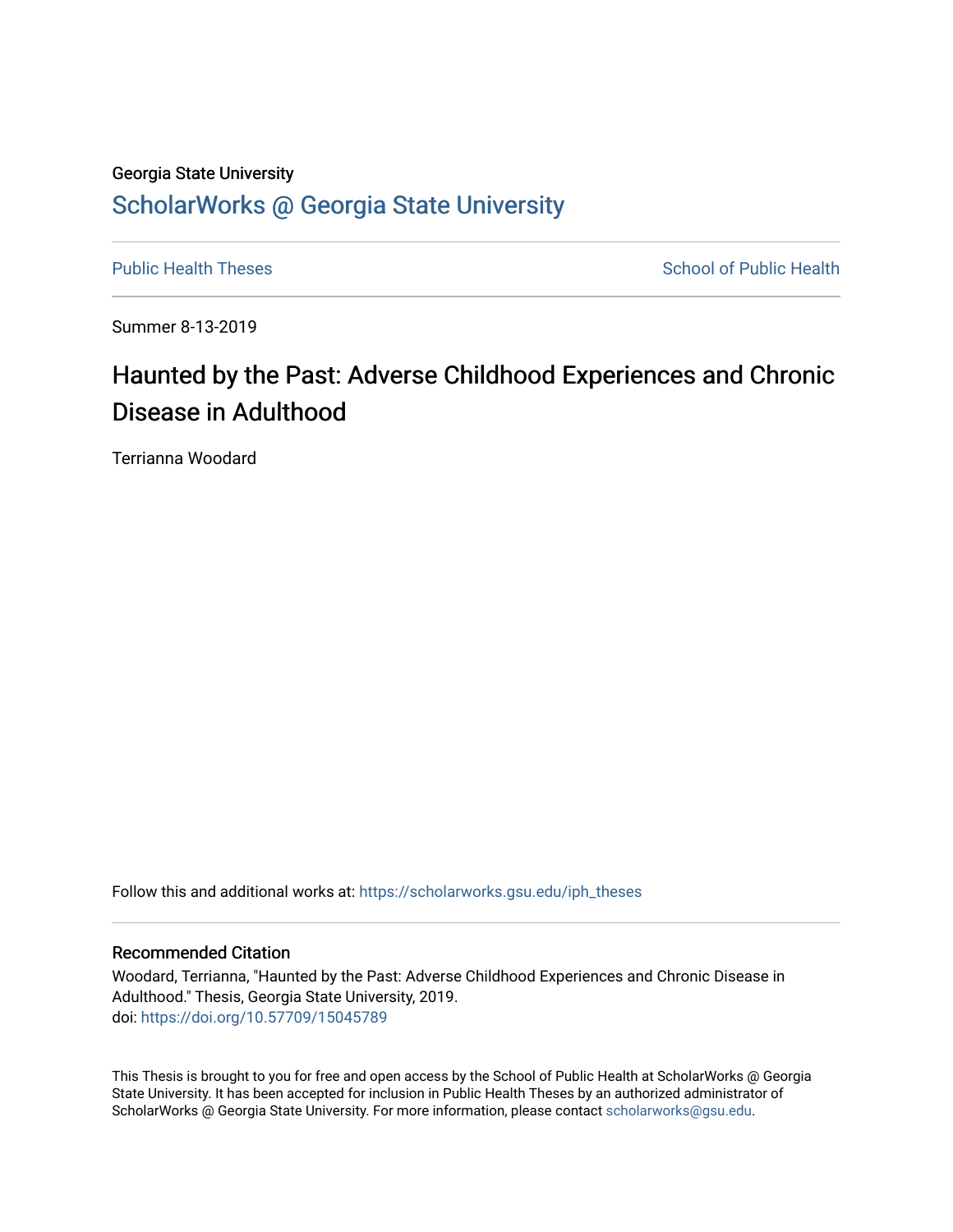# ABSTRACT

Haunted by the Past: Adverse Childhood Experiences and Chronic Disease in Adulthood

By

Terrianna D. Woodard

July 29, 2019

**INTRODUCTION:** Beginning with the original Adverse Childhood Experiences (ACE) study, there has been increasing understanding and appreciation for the powerful relationship between traumatic experiences during childhood and subsequent health and life outcomes. Nearly half of all adults in the United States have experienced at least one adverse experience during childhood. The exposure to ACEs, traumatic events occurring prior to age 18, has been linked to chronic health conditions as well as social, emotional, physical, and cognitive problems.

**AIM:** The purpose of this thesis was to examine the relationship between ACE exposure and chronic disease outcomes, specifically heart disease, asthma, and depression.

**METHODS:** Logistic regression was used to assess the association between specific chronic disease outcomes and ACE exposure using secondary data from the 2016 Georgia Behavioral Risk Factor Surveillance System (BRFSS). The analysis looked at three different categories of ACE exposure; those due to household challenges, childhood abuse, and total ACEs.

**RESULTS:** Depression had the strongest association with ACE exposure in all three categories. Significant associations were observed between each chronic disease outcome and abuse.

**DISCUSSION:** The results indicate that exposure to a single ACE is associated with higher risk of having depression. The strength of the association between chronic diseases and ACEs varies by chronic disease outcome.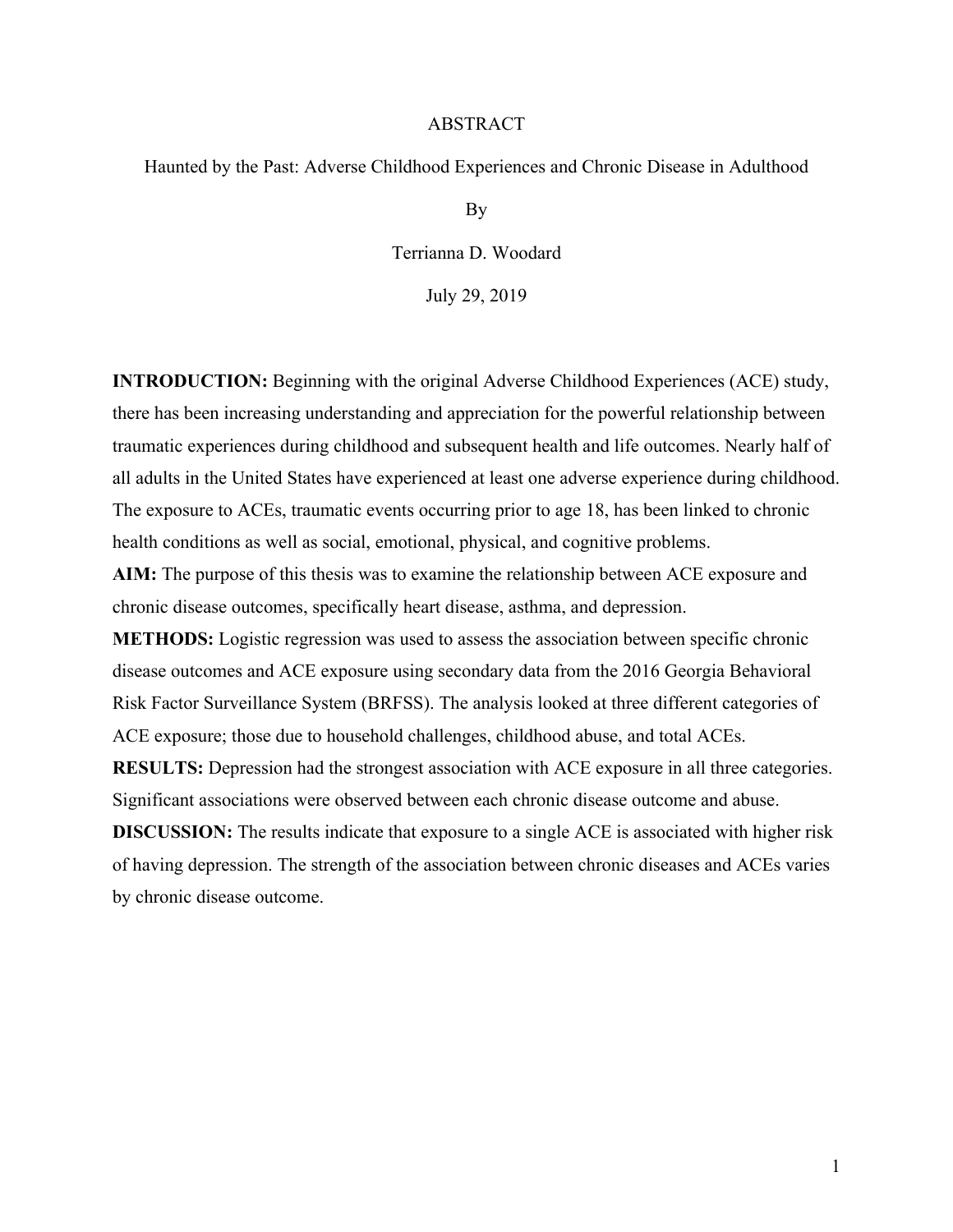Haunted by the Past: Adverse Childhood Experiences

and Chronic Disease in Adulthood

By

Terrianna D. Woodard

B.S., Xavier University of Louisiana

A Thesis Submitted to the Graduate Faculty

of Georgia State University in Partial Fulfillment

of the

Requirements for the Degree

# MASTER OF PUBLIC HEALTH

# ATLANTA, GA 30303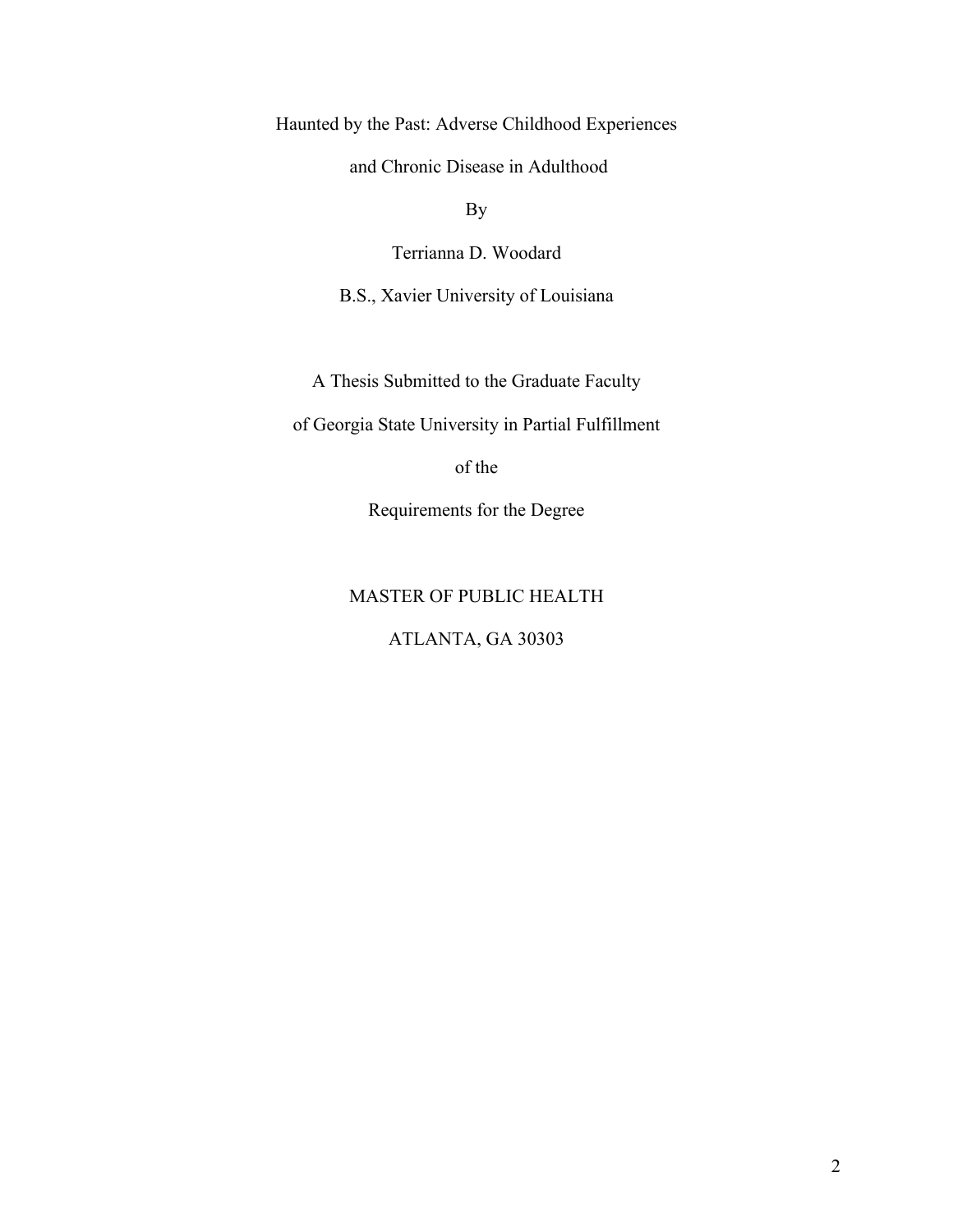# APPROVAL PAGE

Haunted by The Past: Adverse Childhood Experiences

and Chronic Disease in Adulthood

by

Terrianna D. Woodard

Approved:

Dr. Harry J. Heiman

Committee Chair

Dr. Reynolds Morrison

Committee Member

July 29, 2019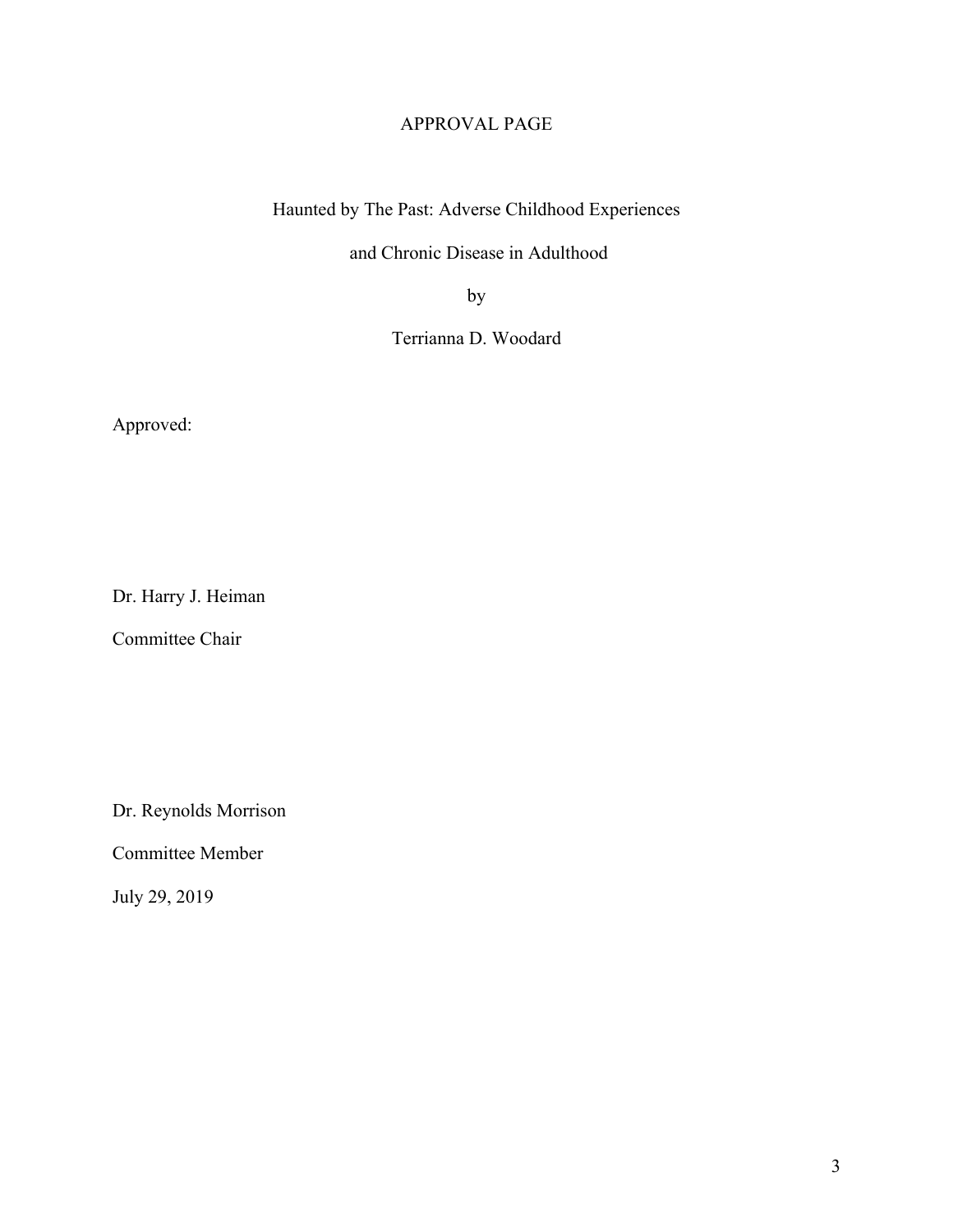#### **Acknowledgements**

First, I have to acknowledge and thank God. He ordered my steps when the darkest moments of my life stole my vision, broke me, and threatened my purpose. He never left me, and most importantly he used it all to mold me into who he needed me to be, to bring about a change in this world that is dependent on what he has placed in me. My environment has always been and continues to be the best of both worlds, it has given me unique but necessary perspective. To my parents, it is my hope that this work and those to come, show you that despite every struggle, your sacrifices were not in vain. I entered your life before you got a chance to experience the world, and I hope that who I am becoming makes it worthwhile. My appreciation and love for you cannot be accurately conveyed in words. Terry and Terris, being your older sister, made me aware that I always had someone watching. I hope that I have been a good example for you. I hope to always make you proud.

My dearest Kyla, the mirror to my soul, it is certainly because of you that I found the strength to push past every fear, doubt, and failure. Thank you for loving me with a love most similar to God's, unconditionally. Each time I look at you, God shows me the clearest reflection of my soul. Thank you for your patience during the long work and school days. This has been a wild ride, but we made it. It's finally our time to step into our own and see the amazing things God has for us.

To my grandmothers, Annie and Carlene, thank you for going over and beyond for me on this journey. Your overwhelming support, encouragement, and love have been a source of strength for me. Granny thank you for accepting my last-minute requests, always having an open door and listening. Grandma Carlene thank you for helping me in any way you could be it financial or just to talk. To my Auntie Betty and Uncle Youngblood, thank you for your encouragement, open door, and not only letting me know but showing me early on that I had a village and needed to use it. I wish I could find the words to explain to you how much that changed my world and set me free from the mindset that I had to do it on my own. To my Auntie Nette, my photographer at every event, but more than that one of my loudest cheerleaders. Thank you for stepping up and always going above and beyond for me, especially at the beginning of my higher education journey. Your example and commitment to your nieces and nephews have impacted my life significantly.

Auntie Mattie, Sheryl, and Jason, I will never be able to repay or thank you enough for paying it forward. Your example not only changed my life, but it exposed me to an entirely different world. Thank you just doesn't seem like enough, so I plan to follow your lead by paying it forward as well. I am so thankful for my Howard family for pushing education and providing scholarships. To my ENTIRE village, which is too large to name individually, who fought for this with me, poured into me, checked on me, helped with Kyla, and stood in the gap, THANK YOU. This degree is ours. I could not have done it without your support.

To Cheri, Maz, Kirsten, Janiqua, and Joanna, my "Lifers," thank you for listening to my fears and speaking life to my dreams, listening to my doubts and speaking to the greatness I was trying to tap into. Thank you for being living examples of the type of friends the world is searching for. Last but certainly not least I cannot thank Dr. Heiman and Dr. Morrison enough for accepting their positions on my committee, being patient with me, guiding me, challenging me, and ultimately preparing me for a great career. Thank you!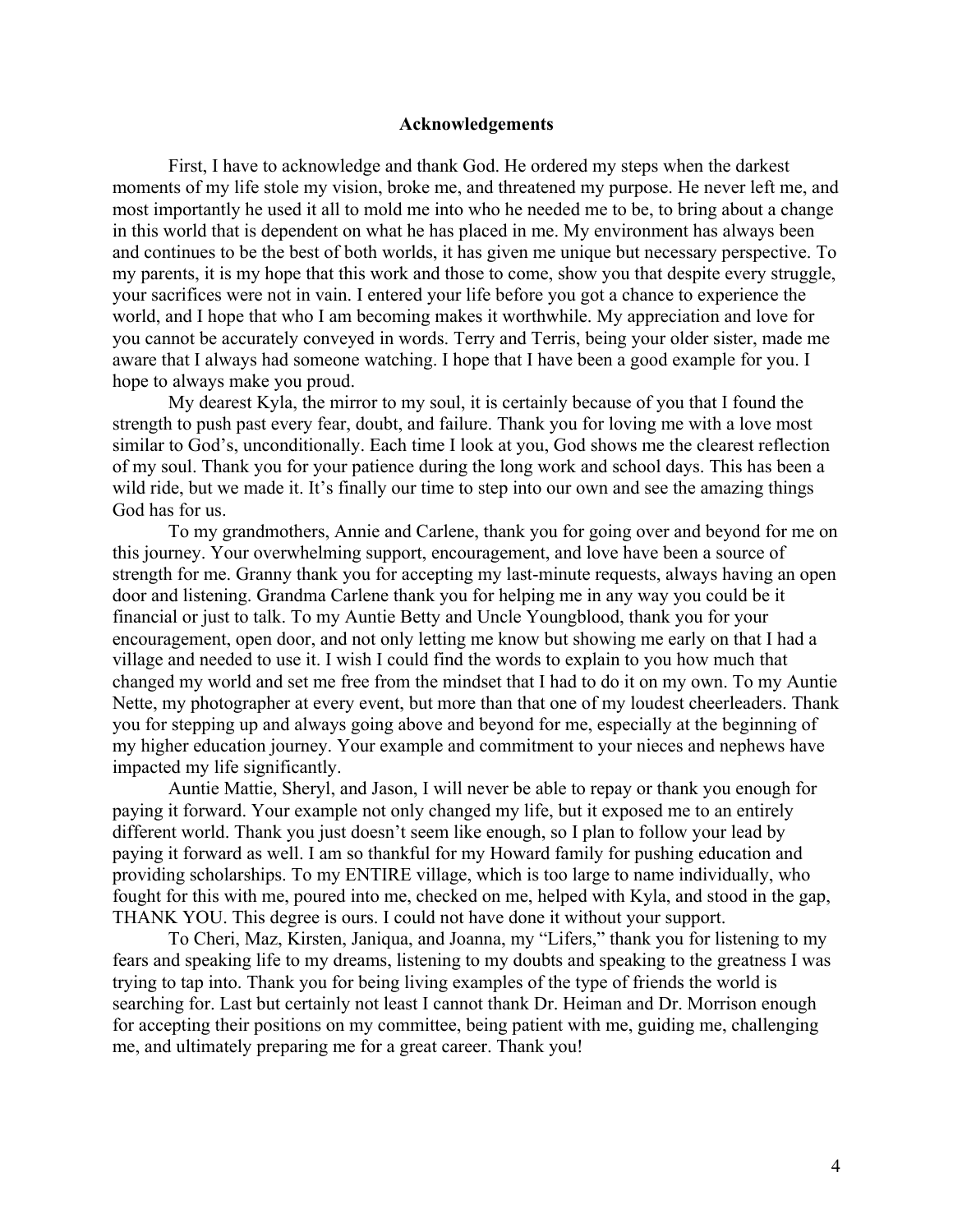# Author's Statement Page

In presenting this thesis as a partial fulfillment of the requirements for an advanced degree from Georgia State University, I agree that the Library of the University shall make it available for inspection and circulation in accordance with its regulations governing materials of this type. I agree that permission to quote from, to copy from, or to publish this thesis may be granted by the author or, in his/her absence, by the professor under whose direction it was written, or in his/her absence, by the Associate Dean, School of Public Health. Such quoting, copying, or publishing must be solely for scholarly purposes and will not involve potential financial gain. It is understood that any copying from or publication of this dissertation which involves potential financial gain will not be allowed without written permission of the author.

#### Terrianna D. Woodard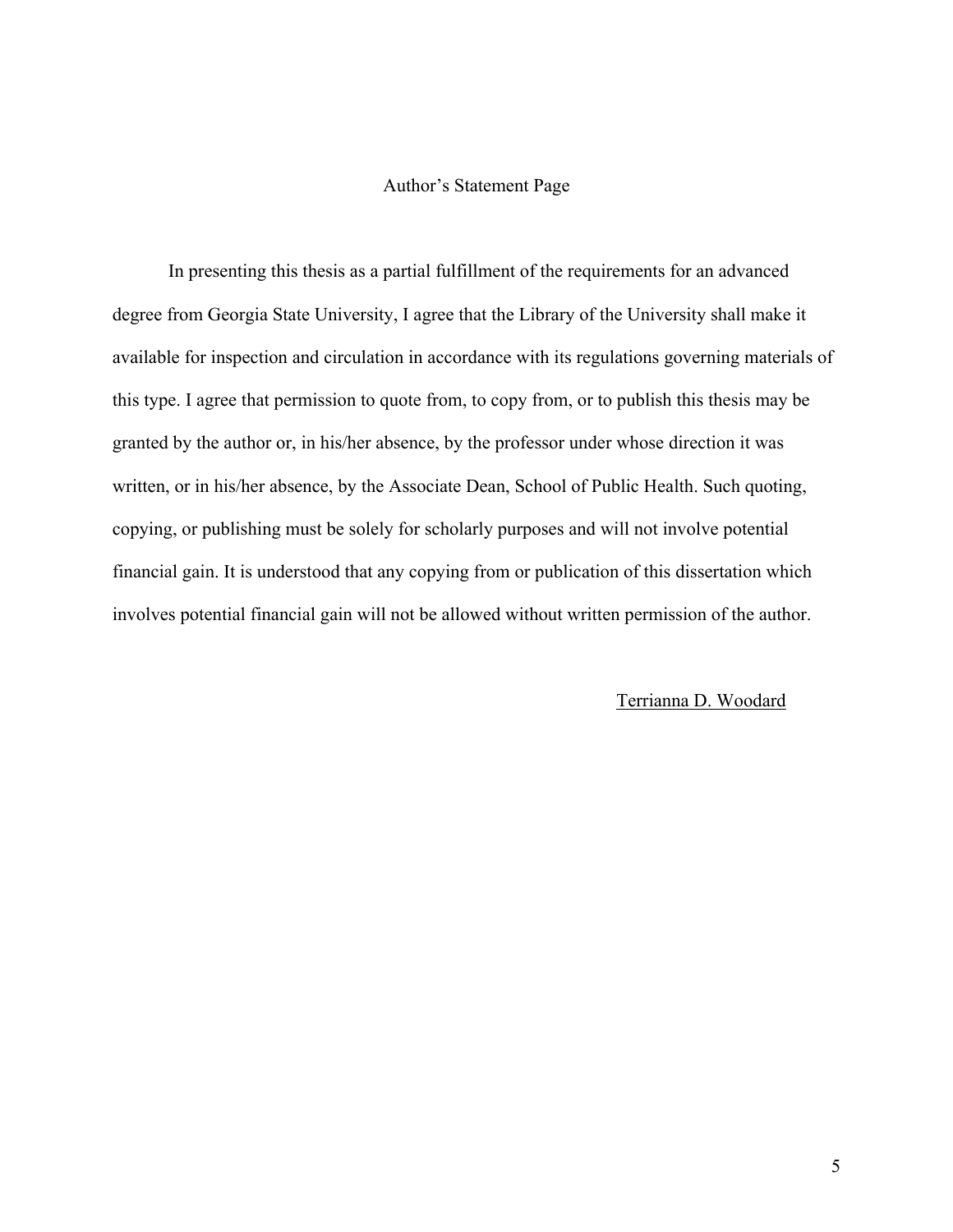# **Table of Contents**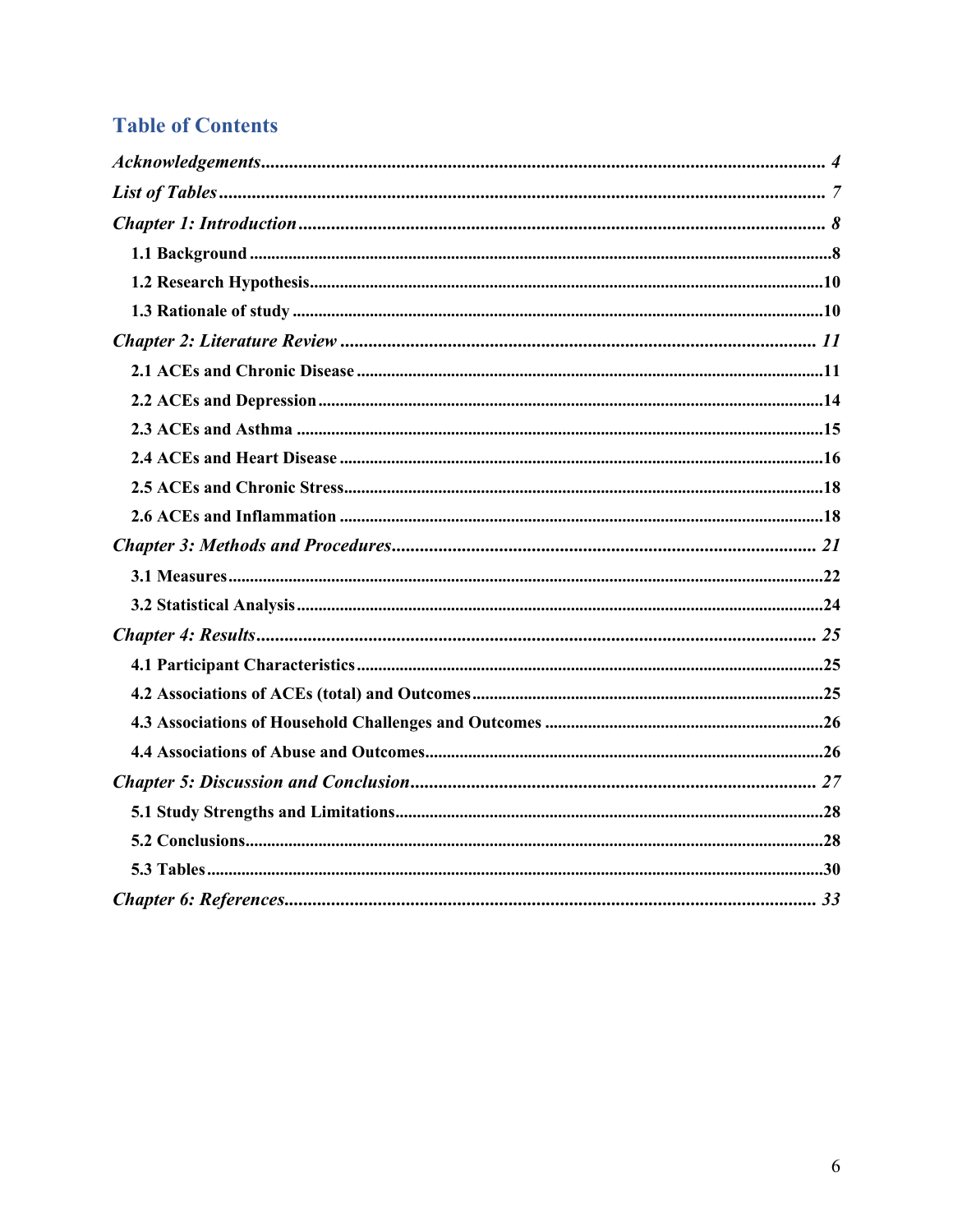# **List of Tables**

Table 1. Demographic Characteristics and ACEs Exposure Status of Respondents, 2016 Georgia BRFSS

Table 2. Prevalence of Asthma, Depression, and Heart Disease by ACEs Exposure Status, 2016 Georgia BRFSS

Table 3. Crude and Adjusted Odds for Asthma, Depression, and Heart Disease by ACE Exposure Status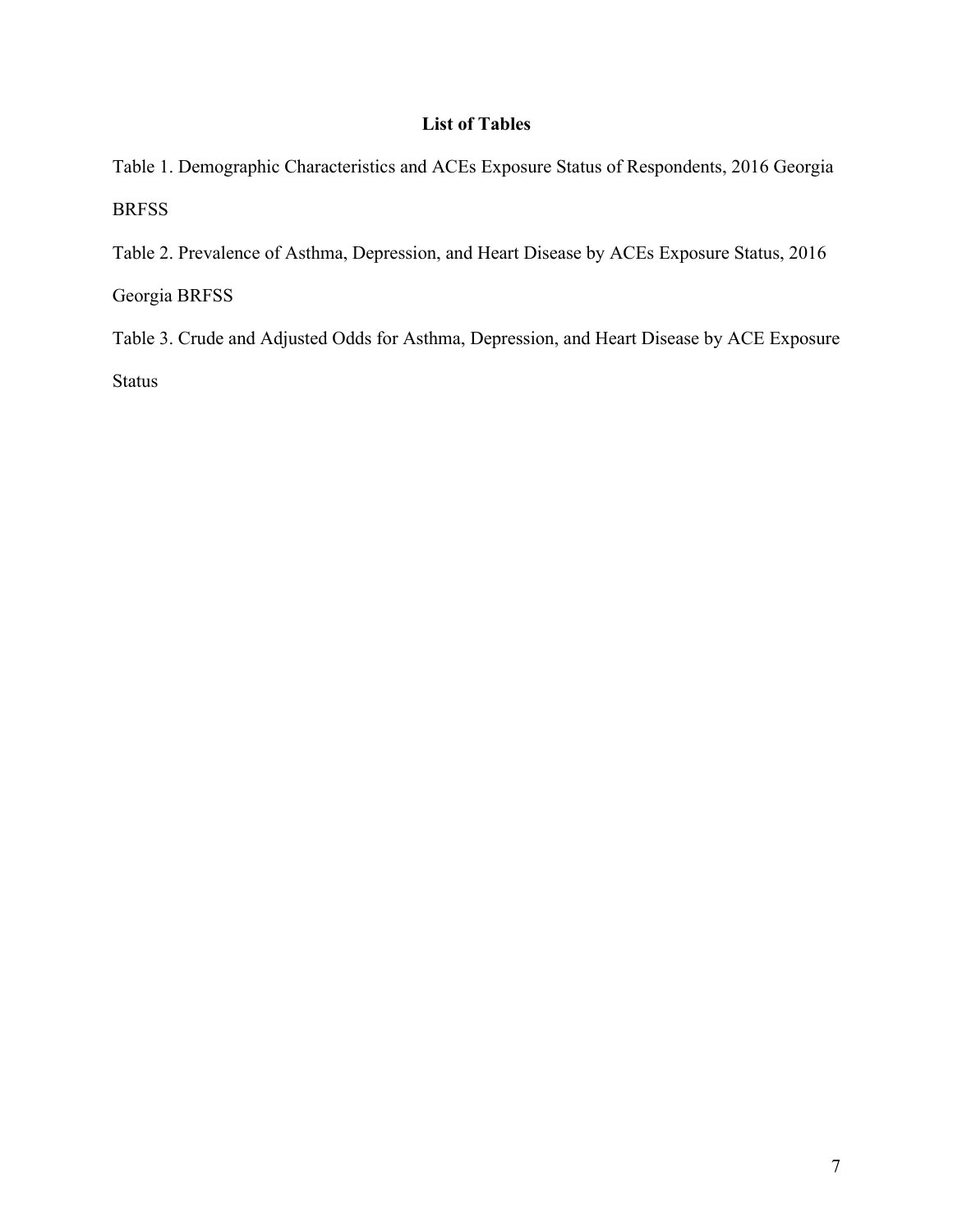### **CHAPTER 1: INTRODUCTION**

# **Background**

Beginning with the original Adverse Childhood Experiences (ACE) study, there has been increasing understanding and appreciation for the powerful relationship between traumatic experiences during childhood and subsequent health and life outcomes (Centers for Disease Control and Prevention, 2019). Studies have consistently shown that the prevalence of reported ACE exposure is high among US adults (>60%). The exposure to ACEs, traumatic events occurring prior to age 18, has been linked to chronic health conditions as well as social, emotional, physical, and cognitive problems (CDC, 2019). ACEs include both abuse (which can be physical, sexual, or emotional) and neglect, and household challenges (which include parental separation/divorce, household substance abuse, domestic partner violence, incarcerated parent, and mental illness in the household) (CDC, 2019). The latter exposures are more environmental and do not happen directly to the individual. The immediate impact of ACEs depends on the type of ACE the child experienced and how the child interprets and responds to the event.

Research has established that a relationship exists between ACEs and an individual's outcomes in terms of risk behaviors, disease, and quality of life Felitti et al. (2019). Most of the proposed mechanisms that influence, contribute, or cause this phenomenon are only speculations due to limitations in the current evidence Muscatell and Eisenberger (2012). The relationship between ACEs and chronic diseases is both indirect, related to the association between exposure to ACEs and increased risk for negative health behaviors, and direct, believed to be related to the physical and mental impacts of exposure to ACEs Felitti et al. (1998). Stress and inflammation are both hypothesized to mediate these direct effects. Disruption of neuroendocrine and immune functioning caused by toxic stress is associated with negative health outcomes, in addition to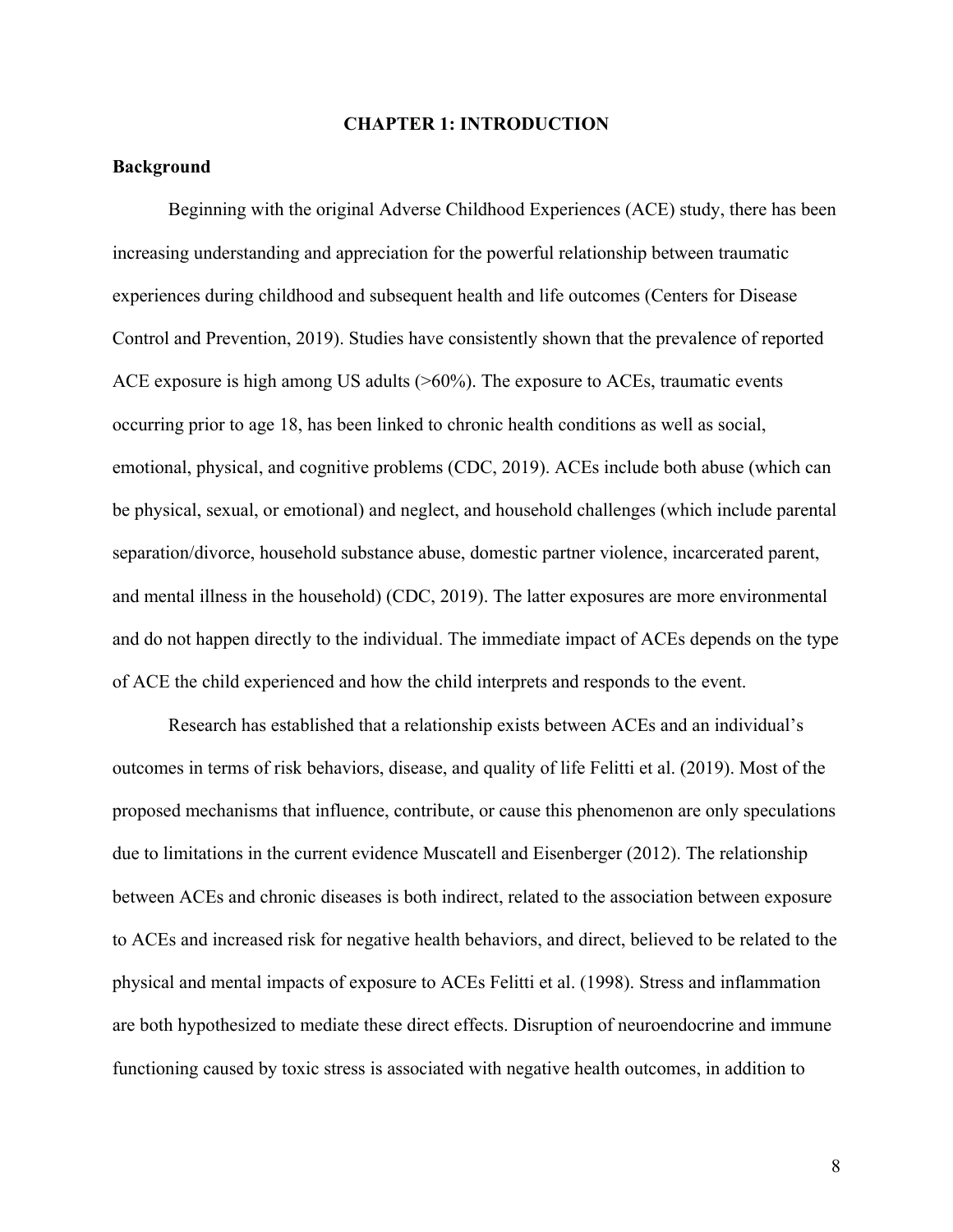other factors that have both indirect and direct impacts on exposed individuals due to chronic arousal of the body's physiological response to stress (Shonkoff, Boyce, & McEwen, 2009).

Children who are exposed to adverse experiences experience significant stress from these events. The body's hormonal response to stress is a protective mechanism used by the body to adapt and respond to what is perceived as threatening. Chronic stress, sometimes called toxic stress, is a known contributing factor to chronic diseases as it overburdens the body's defense system and can lead to dysfunctional processes (Muscatell  $\&$  Eisenberger, 2012). For individuals who have repeated exposure to ACEs, excessive exposure to chronic stress can result in altered bodily responses that could possibly be the foundation for chronic disease in adulthood.

Inflammation is also facilitated by stress hormones (Frieri, O'Connor, & Nassef, 2015). Many diseases are more severe in the presence of inflammation. Research suggests that increased inflammation may be the result of stress-induced activation of the sympathetic nervous system and the hypothalamic pituitary-adrenal axis (Muscatell & Eisenberger, 2012). Overstimulation of both pathways has been linked to inflammation that increases risk for disease and also contributes to poorer health outcomes because of a weakened immune response (Muscatell & Eisenberger, 2012).

Based on the reviewed literature there is no study to knowledge that has sought to look at the relationship of different categories of ACEs and the selected chronic diseases. Most studies to date have examined the relationship that exists between the number of ACE exposures and various chronic disease outcomes. Although this is important, differentiating the relative impact of different categories of ACEs, is important for furthering our understanding of ACEs and informing interventions and policies directed at mitigating the impact of ACEs. Preventing the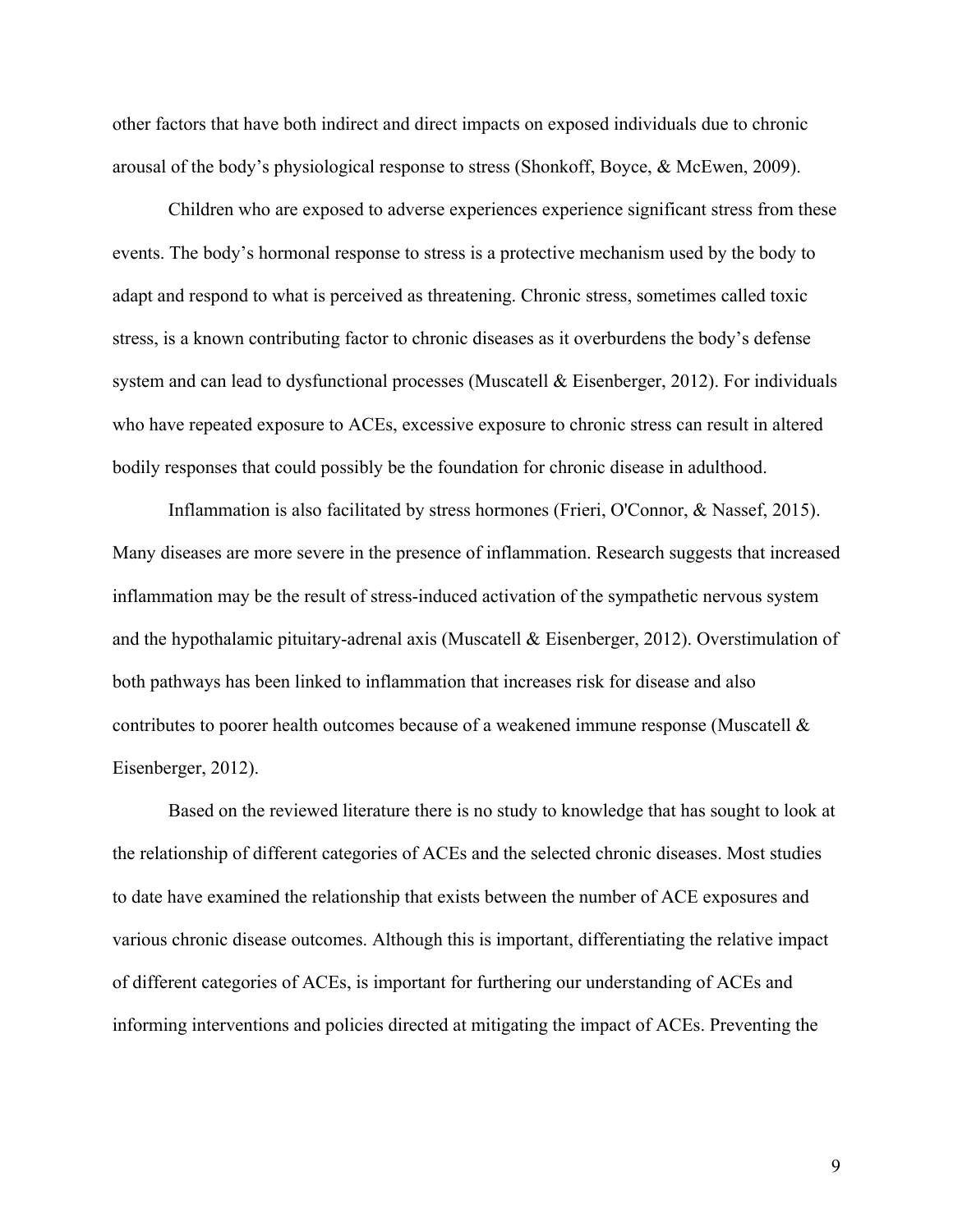negative impact of ACEs on children has the potential to reduce the incidence of chronic health conditions, reduced life potential, and premature death for future generations.

# **Research hypothesis**

- 1. There will be a positive association between exposure to household challenges, childhood abuse, and total ACEs and chronic disease outcomes, specifically heart disease, asthma, and depression.
- 2. Depression will have a stronger association with household challenges, childhood abuse, and total ACEs than asthma and heart disease.

# **Rationale for this study**

Many of the relationships between ACEs and negative health outcomes have been wellestablished, yet the mechanisms by which the changes occur are still unknown. Associations between ACEs and risk behaviors are commonly cited in the literature, but the biological processes by which changes occur are often left unexamined. Asthma, heart disease, and depression are unrelated diseases each of which have pathologic pathways associated with stress and inflammation. This study adds to the current literature by providing the examination of ACE exposure compared to no ACE exposure and demonstrates that one exposure can be significant in disease outcome. The additional examination of ACEs broken down into the subdomains ACEs (total), household challenges, and abuse provides additional insight to the impact of different types of ACE exposure.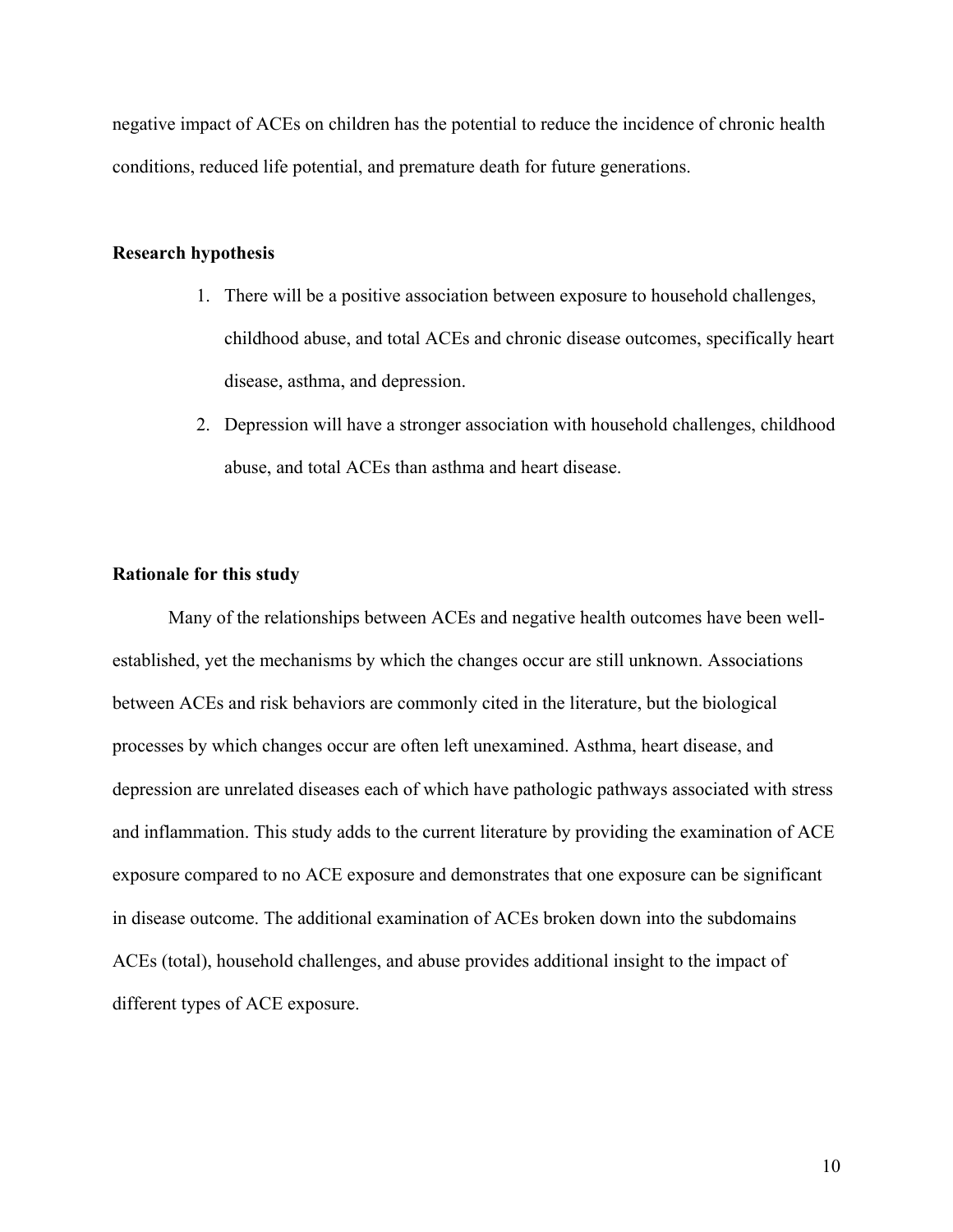# **CHAPTER 2: LITERATURE REVIEW**

#### **2.1 ACEs and Chronic disease**

Since the groundbreaking ACE study conducted by Felitti et al. (1998), additional studies have confirmed the association between increased ACEs and increased risk of chronic disease. Felitti et al. (1998) found that health over the course of an individual's life is negatively impacted by ACEs. Prior to this study, research about childhood abuse focused on specific types of abuse and their outcomes. This study sought to evaluate the health impacts of additional types of abuse along with resulting risky behaviors. It was shown that other types of abuse as well as the number of exposures were negatively associated with health outcomes in adulthood. More than half of respondents reported at least 1 adverse childhood experience, with substance abuse by a parent being the most common exposure. Both an increased incidence of chronic diseases and an increased odds of risky health behaviors were observed when adults exposed to abuse or dysfunction as children were compared to those not exposed. Individuals with 4 or more exposures were more likely to participate in risky health behaviors and have one of the chronic disease outcomes including ischemic heart disease (including heart attack or use of nitroglycerin for exertional chest pain), any cancer, stroke, chronic bronchitis, or emphysema (COPD), diabetes, hepatitis or jaundice, and any skeletal fractures (as a proxy for risk of unintentional injuries).

In a recent study done by Felitti and colleagues (2019), the relationship between childhood exposure and disease conditions that are among the leading causes of mortality in the United States were examined. Responses from 13,494 patients who completed standardized medical evaluations at Kaiser Permanente's San Diego Health Appraisal Clinic between 1995 and 1996 were examined. 9,508 (70.5%) of the eligible patients responded to the questionnaire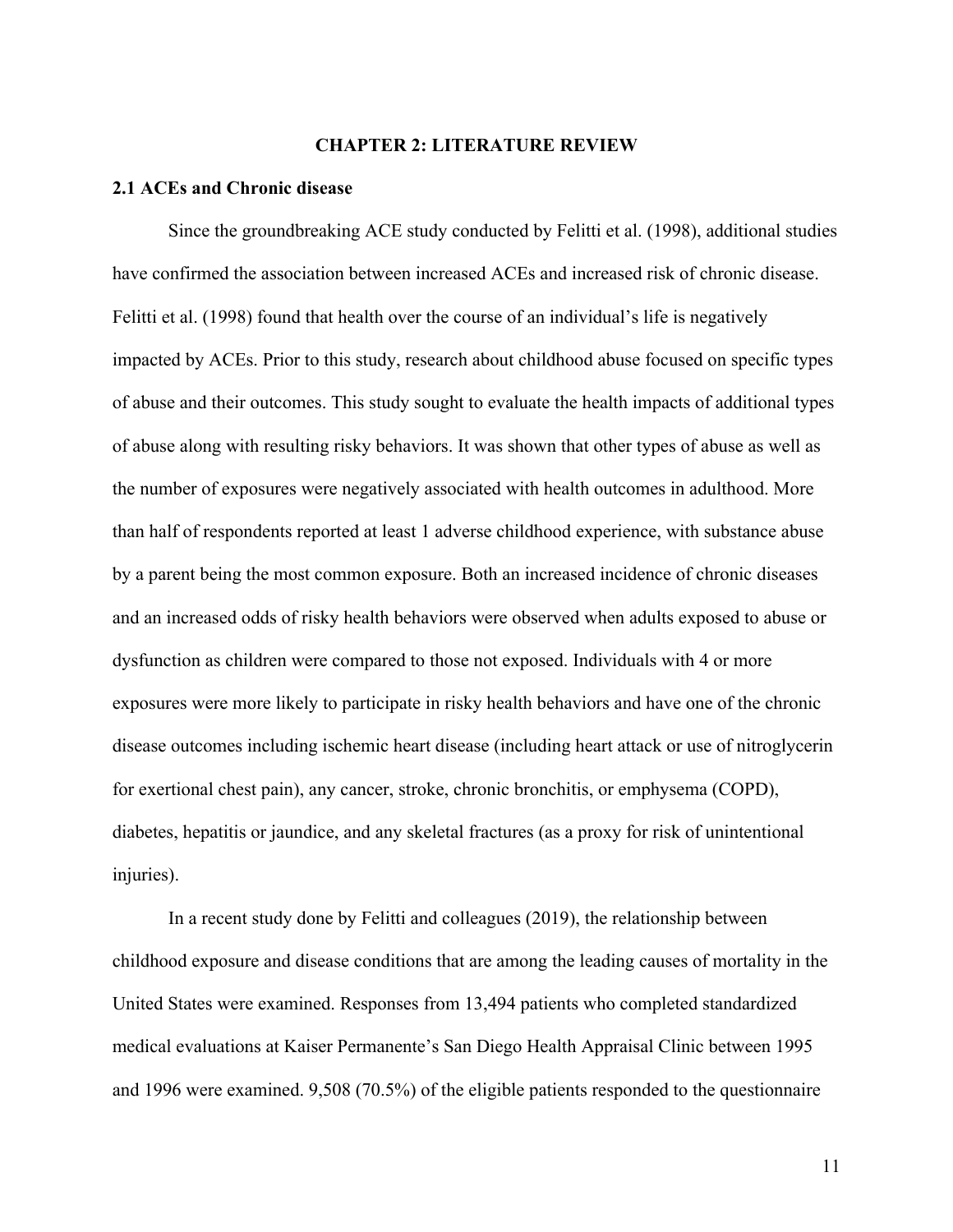and 50.9% of the responses were used after some were excluded due to missing information. More than half of the respondents experienced exposure to at least 1 ACE and 6.2% reported exposure to greater than 4 ACEs (Felitti, et al., 2019). They observed a significant dose response relationship between disease outcomes and ACE exposures. As the number of exposures increased, so did the odds of having a chronic disease. The most significant odds were among individuals who experienced 4 or more ACEs. The odds of developing chronic disease outcomes was significantly higher in individuals exposed to 4 or more ACEs, ranging from a 60% increased likelihood of having diabetes ( $OR = 1.6$ ) to an almost four-fold increased likelihood  $(OR = 3.9)$  of having chronic bronchitis or emphysema, compared to those with no exposure (Felitti, et al., 2019). They found a significant  $(\leq 0.05)$  dose response relationship between the number of exposures and the likelihood of chronic disease outcomes for 9 of the 10 diseases studied. They concluded that the impact of adverse childhood experiences on adult health status is strong and cumulative.

Brown et al. (2019) conducted a study to determine whether ACEs were associated with an increased risk of premature death using the data from the original ACE study. The responses of 17,337 adults ages 18 years and older during 1995–1997 were examined alongside follow up assessments using mortality records, conducted through December 31, 2006. During follow up, 1539 people died. Individuals with 6 or more ACEs died on average about 20 years earlier than those who had no exposure. The five leading causes of death, including diseases of the circulatory system, malignant neoplasms, diseases of the nervous system, diseases of the respiratory system, and diseases of the digestive system, accounted for 90% of all deaths among study participants. They observed a graded relationship between exposure to ACEs and disease outcomes. Those with more exposure were more likely to have a health condition that increased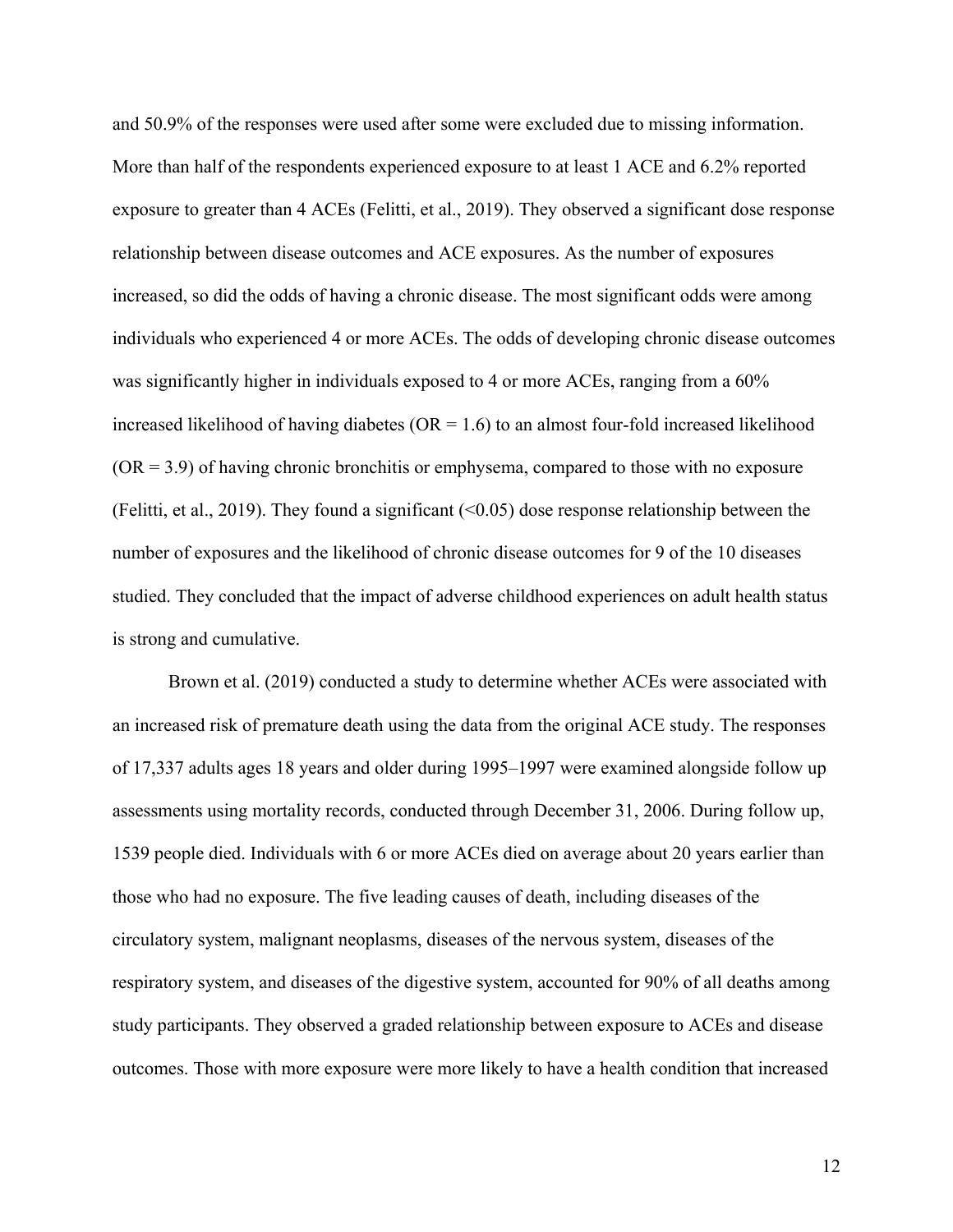their risk for premature death. The strong associations between ACEs and chronic disease that were seen at higher levels of ACE exposure led to the postulation that the increased risk of premature death may be the result of an acceleration in an individual's disease experience as a result of ACE exposure (Brown, et al., 2009).

Sonu, Post, and Feinglass (2019) examined the association of ACEs with early onset chronic disease conditions using data from the  $2011 - 2012$  Behavioral Risk Factor Surveillance System (BRFSS). The survey included the responses of 86,968 individuals 18 years or older from 9 states. Individuals who reported 4 or more ACEs had 2–4 times increased risk for having a chronic condition when compared to those with no ACE exposure. A dose dependent gradient was observed between most of the disease outcomes and 4 or more ACE exposures. Young adults exposed to 4 or more ACEs had a greater risk of chronic diseases and were more likely to report fair or poor health compared to those who did not have any exposure. With the exception of cancer, a statistically significant difference was observed for each chronic disease in individuals with 4 or more ACE exposures compared to those with no exposure (Sonu, Post, & Feinglass, 2019).

Gilbert et al. (2010) examined the relationship between ACEs and chronic disease using ACE data collected by ten states and the District of Columbia in the 2010 BRFSS. Their study was an effort to get a more representative sample than previous studies that used data from Kaiser Permanente's San Diego Health Appraisal Clinic. More than half of the respondents (about 60%) reported experiencing ACEs. Exposure to ACEs was associated with greater odds of reporting myocardial infarction, asthma, fair/poor general health reporting, and frequent mental distress and disability when compared to those with no exposure. Exposure to greater than four ACEs was associated with a higher likelihood of coronary heart disease and stroke when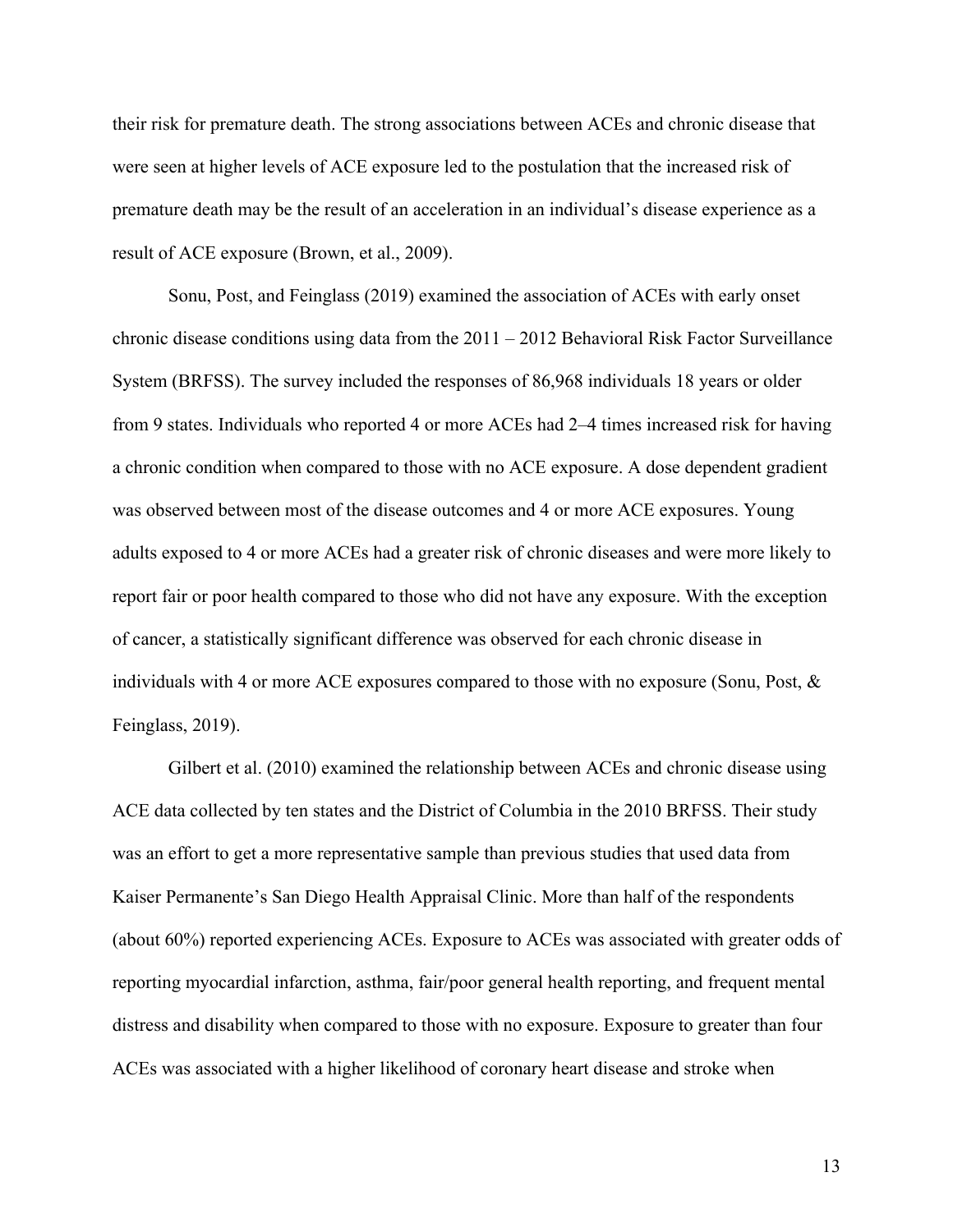compared to those with no exposure. A linear dose–response relationship was observed; individuals who reported multiple ACEs were more likely to report multiple health conditions.

# **2.2 ACEs and Depression**

A meta-analysis and systemic review by Li, D'Arcy, and Meng (2015) reviewed English-language cohort studies from 1990 – 2014 that used documented measures of child maltreatment and diagnostic measures for depression and anxiety. The relationship between any type of childhood maltreatment and depression was analyzed based on five studies. Pooled estimates were used to calculate odds ratios (ORs) for depression in individuals who experienced any type of childhood maltreatment. Those with a history of maltreatment were 2.03 times more likely to have depression than those with no history of childhood maltreatment (Li, D'Arcy, & Meng, 2015). A sensitivity analysis was used to determine the effect of each study on the pooled OR. The calculated OR range after sensitivity analysis ranged from 1.69 (95% CI 1.09-2.64) to 2.24 (95% CI 1.33-3.79) and the combined OR was 1.91 (95% CI 1.27-2.85) (Li, D'Arcy, & Meng, 2015). Results remained significant, supporting the relationship between any childhood maltreatment and depression.

A sample of 8,051 individuals aged 60 and over from the 2010 BRFSS was used to evaluate the relationship between ACEs and depression in older age. A statistically significant relationship was observed for recurring ACE exposure after controlling for race, age, and gender (Ege, Messias, Thapa, & Krain, 2015). Individuals who witnessed multiple episodes of domestic violence with their parents were 2.69 times more likely to be depressed than those who did not. Those physically harmed multiple times by their parents were 4.55 times more likely to be depressed. Participants whose parents verbally abused them were 2.41 times more likely to be depressed than those not exposed. Individuals sexually abused multiple times were 3.93 times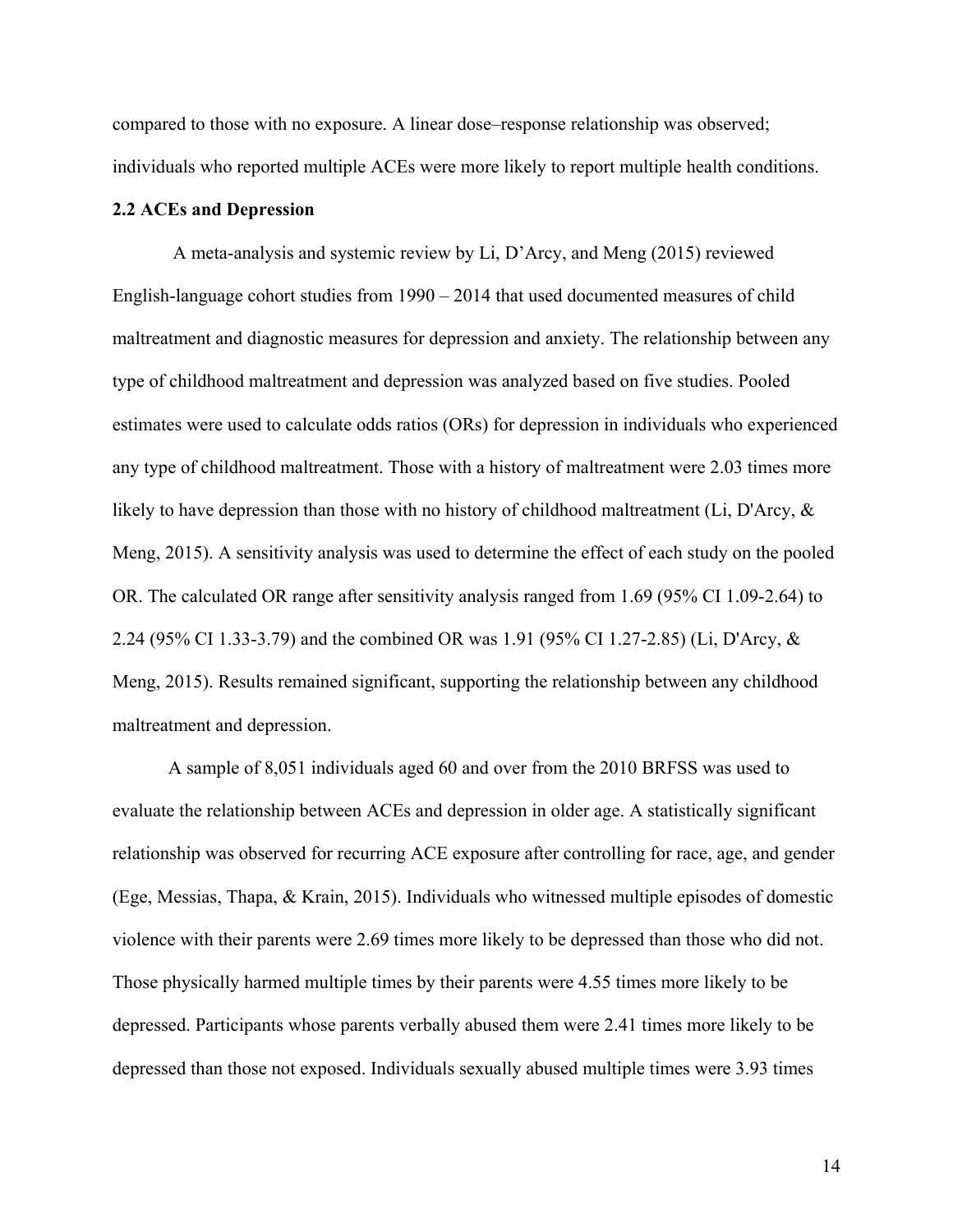more likely to be depressed. Those who were made to touch someone multiple times were 5.18 times more likely to be depressed than those who were not exposed. Individuals who were forced to have sex multiple times were 9.78 times more likely to be depressed than those who were not. After adjusting for all ACEs, a significant association was only observed in those who reported repeated physical abuse and forced sexual abuse.

A sample of 288 individuals aged 15 – 24 years old on a Native American reservation were evaluated in a cross-sectional study in 2011 (Brockie, Dana-Sacco, Wallen, Wilcox, & Campbell, 2015). Depression was measured using the Beck Depression Inventory (BDI), a 21 question self-reported rating scale to measure attitudes and symptoms of depression (American Psychological Association, 2019). Depression was observed in 21% of the group. After controlling for age, gender, tribal affiliation, and school attendance, depression symptoms were significantly associated with exposure to five of the six ACEs. Sexual abuse alone was not significantly related to depression. Physical abuse had the most significant association. Individuals who were exposed to physical abuse were 3.68 times more likely to have depression symptoms compared to those who were not exposed (Brockie, Dana-Sacco, Wallen, Wilcox, & Campbell, 2015).

#### **2.3 ACEs and Asthma**

Data from the 2011 to 2012 National Survey of Children's Health was used for a crosssectional study to examine the relationship between ACEs and asthma (Wing, Gjelsvik, Nocera, & McQuaid, 2015). A sample of 92,427 eligible children were used for analysis. The prevalence of asthma was 14.6%. Children with 1 ACE were 1.58 times more likely to report asthma than those were not exposed in the unadjusted model. As the number of ACEs increased, the odds of reporting asthma increased. Those who reported at least 5 ACEs were 2.42 times more likely to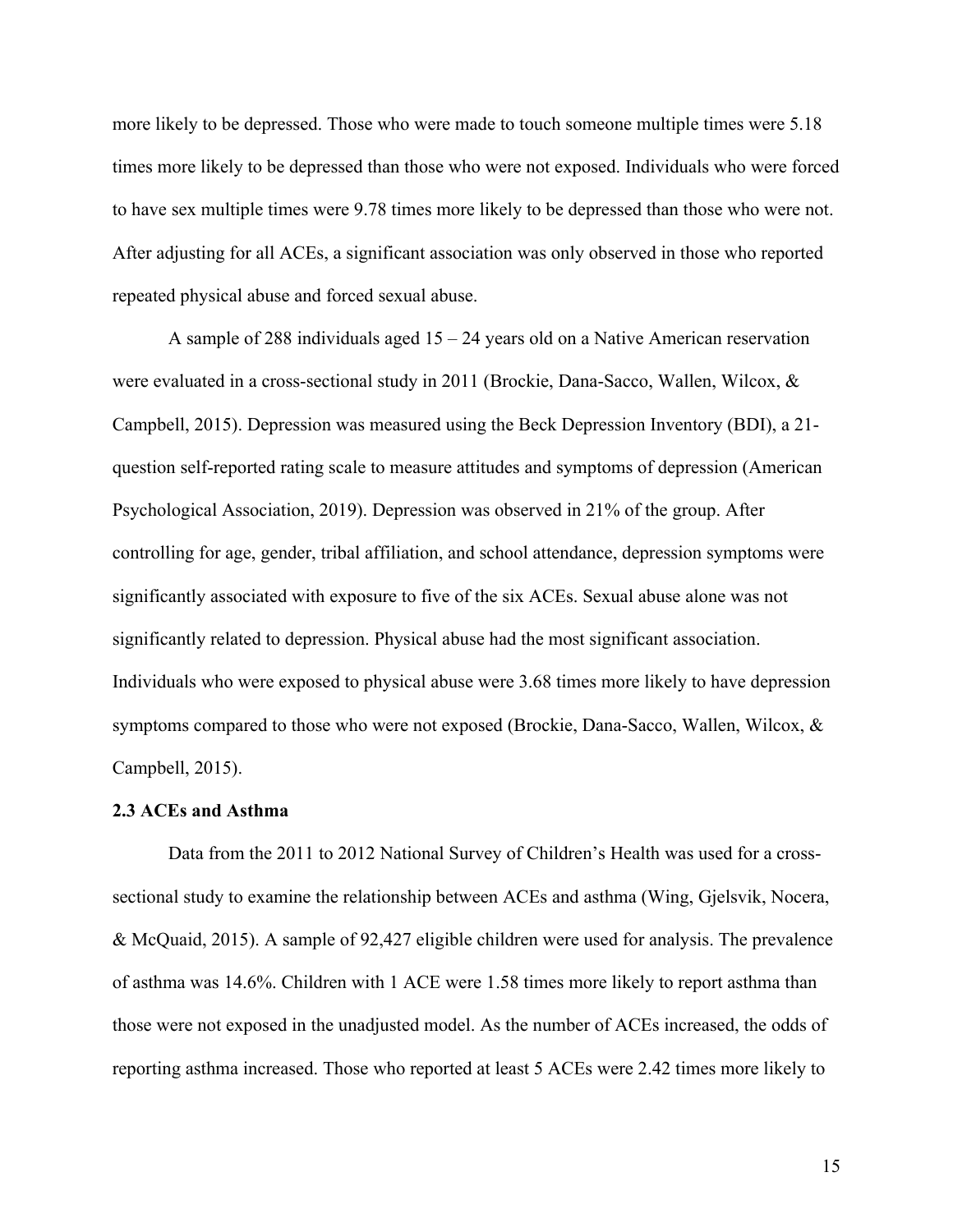report asthma compared to those who did not have any exposure. In the adjusted model the odds of reporting asthma remained significant. Asthma was 1.61 times more likely in those with exposure to 5 or more ACEs, compared to those without exposure. Children 5 and under with 3 or more ACEs were 4.94 times more likely to have parent-reported asthma than those with no exposure. A similar observation was seen in children ages  $6 - 11$ ; those exposed to 5 or more ACEs were 2.36 times more likely to have parent-reported asthma. There were no significant results observed in those ages 12 – 17. Overall, increased odds of reporting asthma increased as ACE exposure increased.

A systematic review by Exley, Norman, & Hyland (2015), looked at 12 studies assessing 31,524 individuals on the likelihood of developing asthma following ACE exposure. 10 of the 12 studies found a significant relationship between ACE exposure and asthma. Interestingly, the mental health difficulties of parents and the onset of asthma in children were also examined in four of the studies, three of which showed a positive association. Kozyrsky et al. reported a dose response relationship between severity of mental health difficulties and the likelihood of asthma onset (Exley, Norman, & Hyland, 2015).

# **2.4 ACEs and Heart Disease**

Goodwin and Stein (2004) examined the relationship between childhood trauma and cardiac disease along with other physical disorders among US adults. They examined the relationship between physical abuse, sexual abuse, and neglect and specific diseases using data from the National Comorbidity Survey collected between September 1990 and February 1992. In their sample of 5,877 individuals aged 15 – 54, physical abuse was reported by 10.6% of the respondents, sexual abuse by 10.4% of the respondents and neglect by 2.9% of the respondents. After adjusting for differences in demographic characteristics, physical abuse during childhood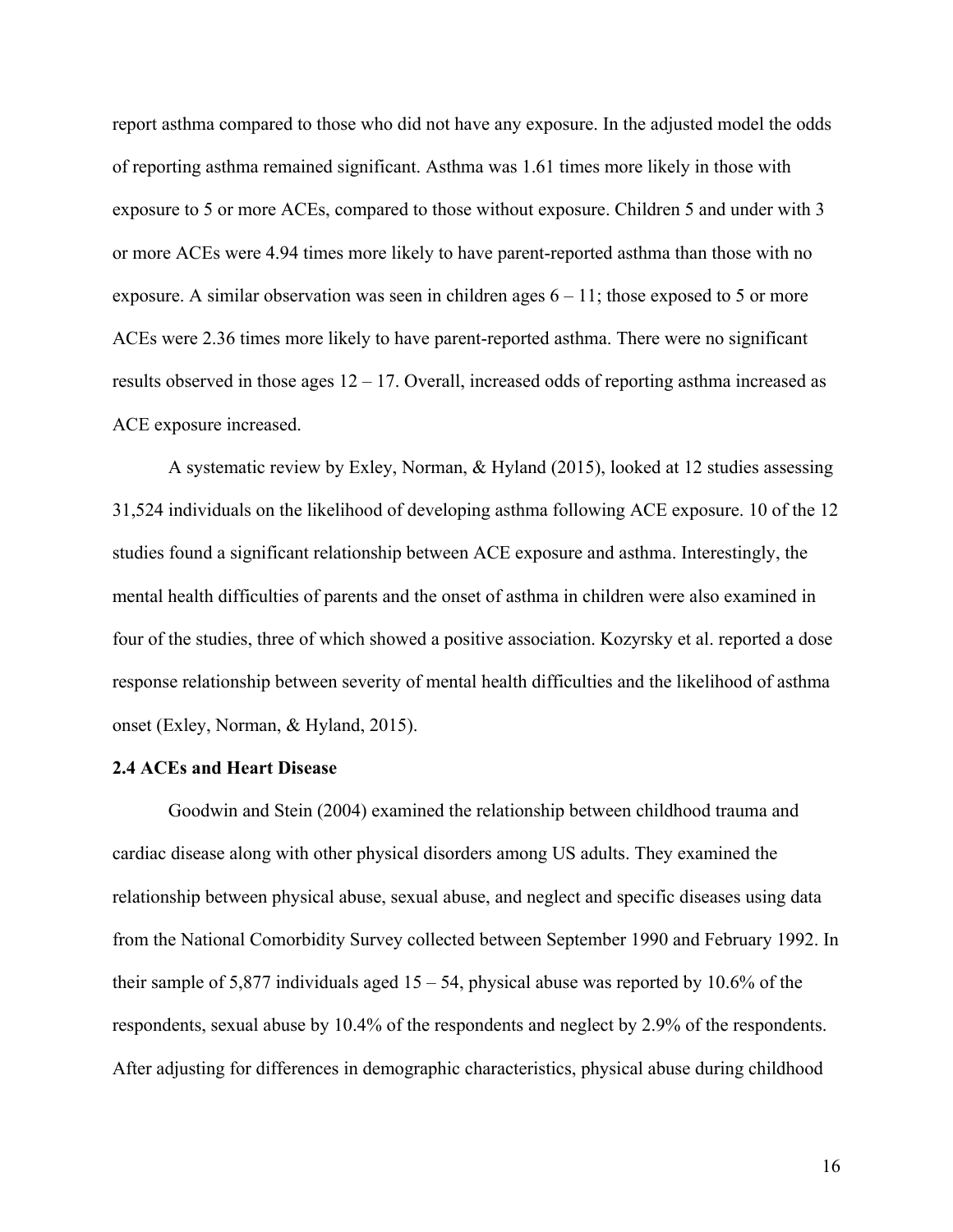was found to be associated with an increased risk of cardiac disease and other physical disorders (Goodwin & Stein, 2004). Individuals who experienced childhood physical abuse were 2.1 times more likely to report cardiac disease compared to those with no exposure. There was not a significant relationship between cardiac disease and exposure to neglect. After adjusting for demographic characteristics, the relationship between sexual abuse and cardiac disease was significant. Individuals with a history of sexual abuse were 8.5 times more likely to report cardiac disease compared to individuals who were not exposed. This relationship remained significant after adjusting for demographic characteristics, anxiety and depressive disorders, and alcohol and substance dependence (OR 5.4, (95% CI 1.7, 16.9)).

The relationship between ischemic heart disease (IHD) and ACEs was examined by Dong et al. (2004). Data from 17,337 adult health plan members were collected from 1995 – 1997. An increase in the risk of IHD was observed in all but one of the ten categories (parental marital discord). IHD was reported by 10.6% of the participants. According to one of their models the risk of reporting IHD increased 20% with each ACE exposure reported (Dong, et al., 2004). Individuals who reported 7 or more ACE exposures were 3.6 times more likely to report IHD than those who had no exposure. The concluded that ACEs were interrelated and should not be assumed to be isolated events.

Data from the Georgia Stress and Heart study were examined by Su et al. (2015). This longitudinal study collected data over a 23-year period to evaluate the development of cardiovascular risk factors in youth and young adults (Su, et al., 2015). Sixty-nine percent of their sample reported ACE exposure. Young adults who experienced multiple traumatic events during childhood showed a faster increase in BP levels than those with no exposure (Su, et al., 2015). The difference was observed after 30 years of age and it was noted that at 38 years,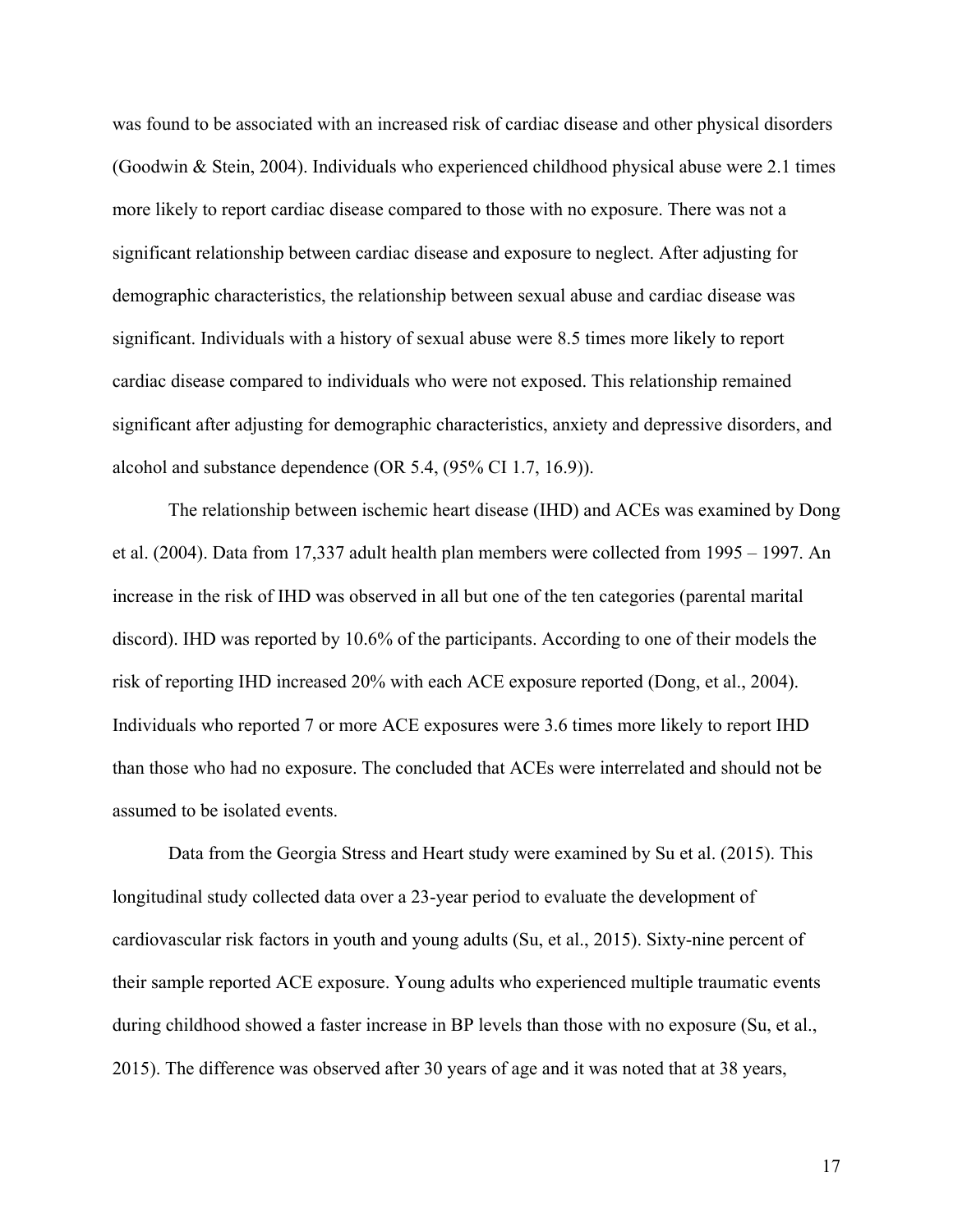participants with exposure to 4 or more ACEs had higher systolic and diastolic blood pressure levels than those with no ACE exposure. Individuals with ACE exposure had higher BP in young adulthood compared to those with no exposure. The effect of ACE exposure on the development of increased BP in young adulthood was consistent across different population groups.

# **2.5 ACEs and Chronic Stress**

A sample of 1223 young adults was studied in a cross-sectional study looking at the relationship between ACEs and psychological stress. Participants were followed from birth until their 20's. Psychological distress was reported by 28% of the sample and nearly 90% reported at least one ACE (Mayema, Norris, & Richter, 2018). All ACEs were individually associated with psychological distress except parental unemployment and divorce. Individuals who experienced one to five ACEs were three times more likely to report psychological distress when compared to those with no exposure. Individuals who experienced six or more ACEs were eight times more likely to report psychological distress than those with no exposure. 15% of the sample reported six or more ACE exposures and a significant dose response was observed in this group (Mayema, Norris, & Richter, 2018). Those with six or more ACE exposures were 11 times more likely to experience adult stress compared to those who reported 5 or less exposures or no exposure.

#### **2.6 ACEs and Inflammation**

Inflammatory markers have been increasingly reported in individuals with a history of childhood trauma (Baumeister, Akhtar, Ciufolini, Pariante, & Mondelli, 2015). A meta-analysis was conducted by Baumeister et al (2015) to examine whether pro-inflammatory phenotypes increase in response to early-life adversity. Twenty-five articles were examined that focused on three specific inflammatory makers thought to associated with increased inflammation. There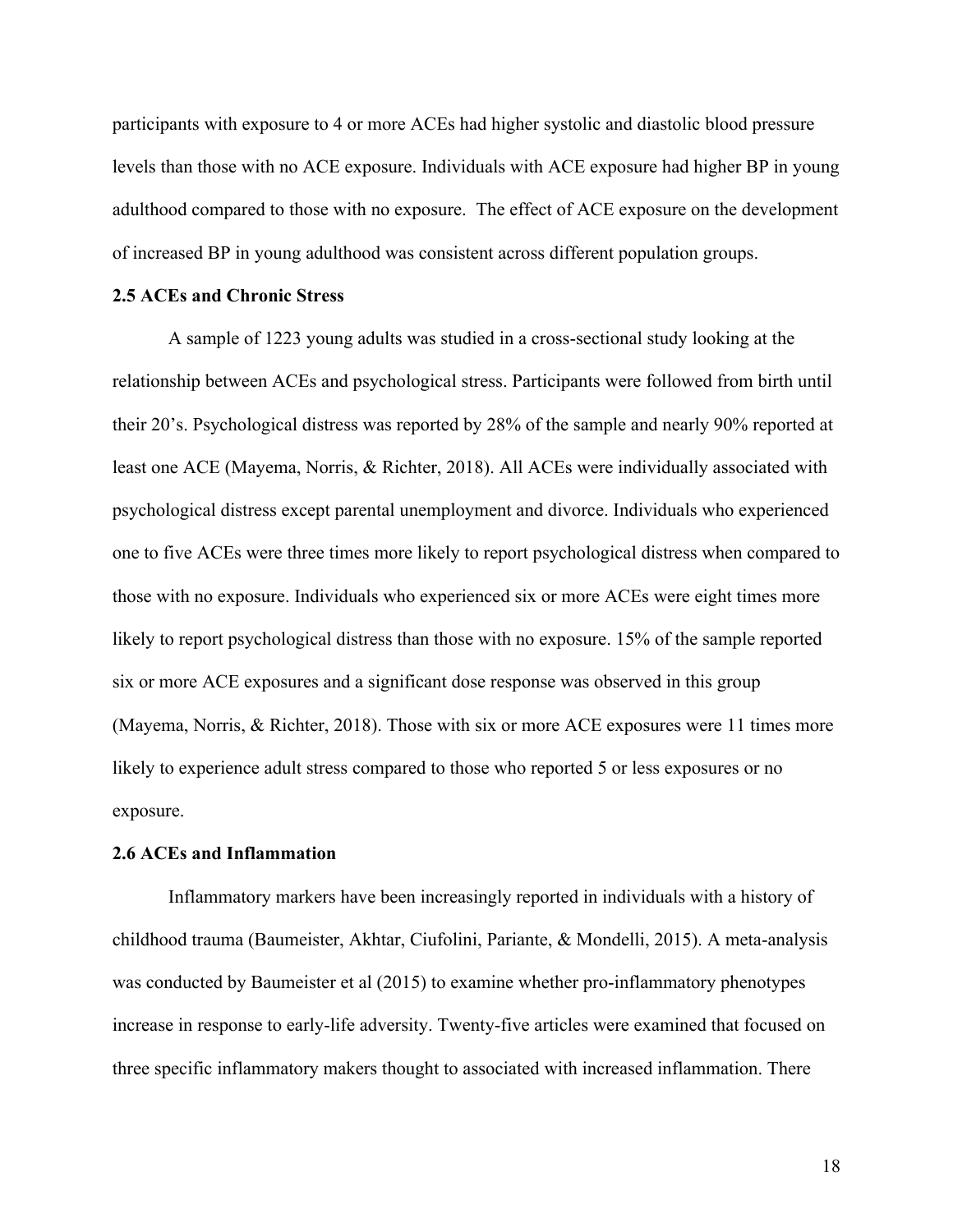were consistently elevated levels of inflammation associated with childhood trauma. Significant associations were observed for sexual abuse and physical abuse. Due to a lack of data from the literature, the association was limited and not significant for emotional abuse. It was even more limited for parental absence, but the association was significant for one inflammatory marker. Based on their analysis, they concluded that there is evidence that childhood traumatic events have a significant impact on the inflammatory immune system with lasting effects into adulthood (Baumeister, Akhtar, Ciufolini, Pariante, & Mondelli, 2015).

The relationship of specific inflammatory markers in healthy adults who experienced childhood trauma was also evaluated by Hartwell et al. (2013) . The sample was collected from a larger unrelated study that evaluated gender differences in the stress response among individuals with and without cocaine dependence, but the only used data of individuals who were not addicted to cocaine. Each subject had a physical examination, filled out the Early Trauma Inventory, and a distress/mood scale was used to rate stress and anxiety. There was a significant positive relationship between the number of general traumas and specific inflammatory markers. They postulated that a relationship exists between childhood adversity exposure and the presence of inflammatory markers in adulthood.

The processes and mechanisms that occur as a result of ACE exposure are not well understood. Proposed mechanisms predict that exposure to toxic stress leads to reduced functioning of the body's defense systems. Studies that assessed autonomic and neuroendocrine responses have led to the theory that overstimulation leads to cellular changes that alter metabolic, immune, respiratory and cardiovascular functions making them more susceptible to disease (Cohen, Gianaros, & Manuck, 2016). The negative impact of ACE exposure has been consistently demonstrated in literature. However, there is still much to be discovered. The dose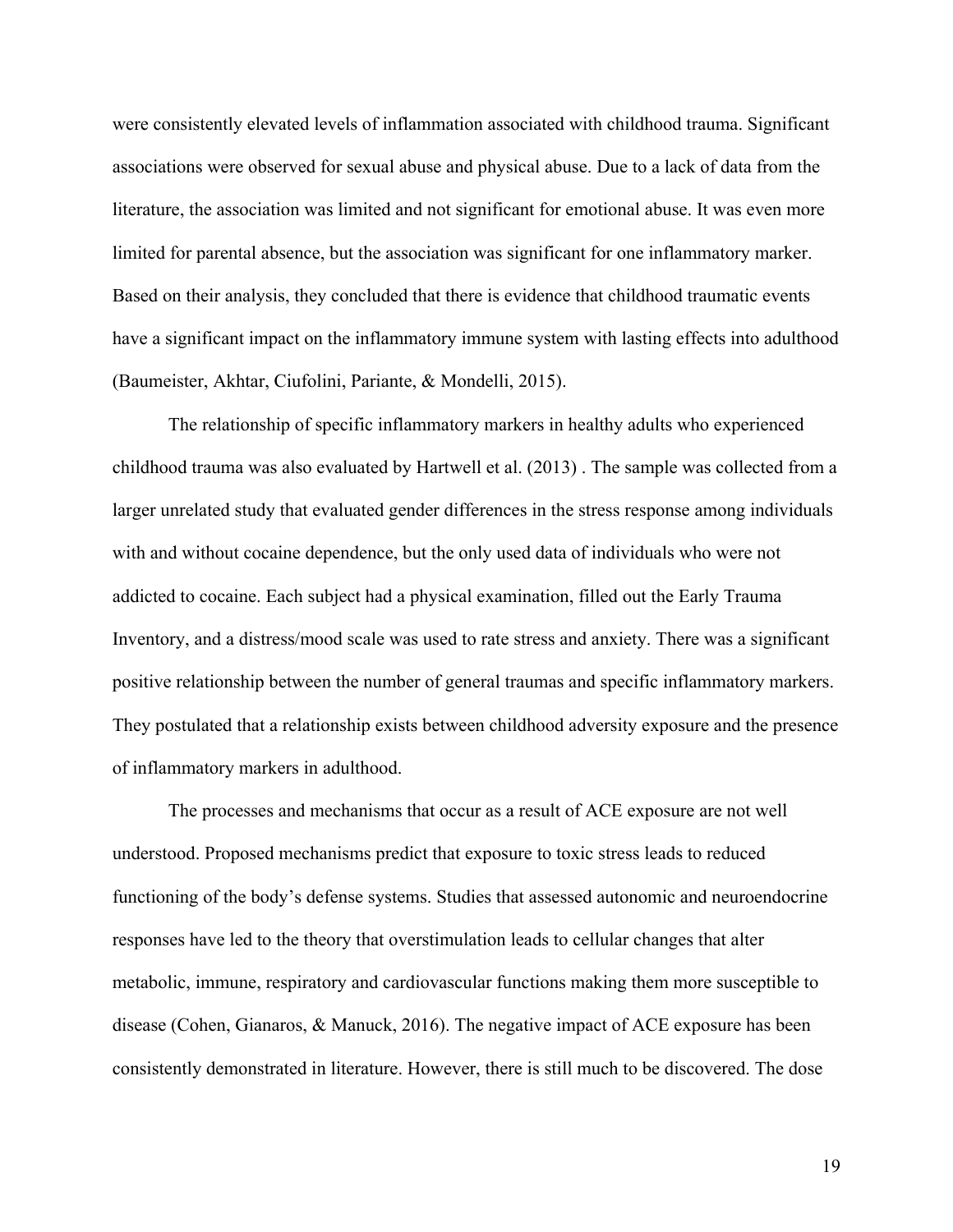response relationship has been a major focus but it fails to highlight that just one negative exposure can result in lifelong consequences. This study seeks to examine the impact of ACEs and the different categories of ACEs on depression, asthma, and cardiac disease, selected disease outcomes that have been associated with both stress and inflammation.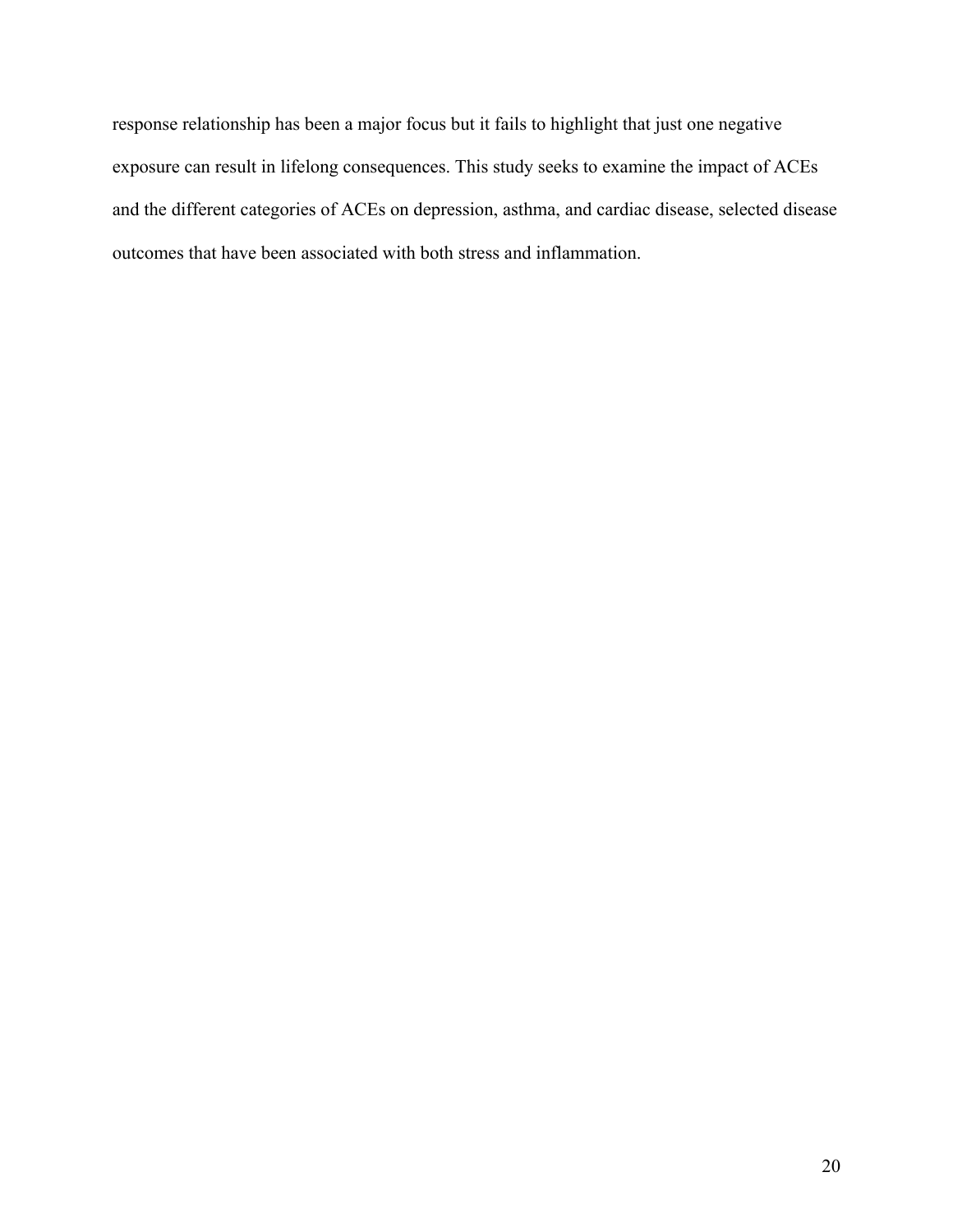#### **CHAPTER 3: METHODS AND PROCEDURES**

A cross-sectional analysis was conducted using secondary data from Georgia's 2016 Behavioral Risk Factor Surveillance System (BRFSS) ACE module. The BRFSS is a collaborative effort between US states and territories and the Centers for Disease Control and Prevention. The ACE module is a set of questions asked in addition to the core questions that assess risk behaviors and disease in the survey. The ACE module is an optional module selected by the state to assess adverse childhood experiences from birth to age 18. A total of 5,381 Georgia residents who participated in the 2016 BRFSS were included in the study. It is conducted by phone to collect information on chronic health conditions, health-related behaviors, preventative care usage, and health-related risks (CDC, 2017).

Weighting adjustments were applied to ensure that findings were representative of the Georgia population. Data included information about Georgia residents' health risk behaviors, preventative services use, and chronic health conditions. Age, sex, race, income, marital status, general health, and education were used as controls. In addition to being examined as a whole, ACEs were categorized in two subdomains, either as a household challenges or abuse. There were six questions in the household challenges domain, assessing exposure to intimate partner violence, alcohol abuse, substance abuse, mental illness in the household, parental separation, and having an incarcerated household member. The abuse domain was composed of five questions that asked about emotional, sexual and physical abuse. Answering yes to any of the eleven questions meant that the individual had exposure to an ACE. The total number of ACEs (ACEs (total)) was calculated for each individual. The number of ACEs falling under each of the subdomains, household challenges (ACEs (household challenges)) and abuse (ACEs (abuse))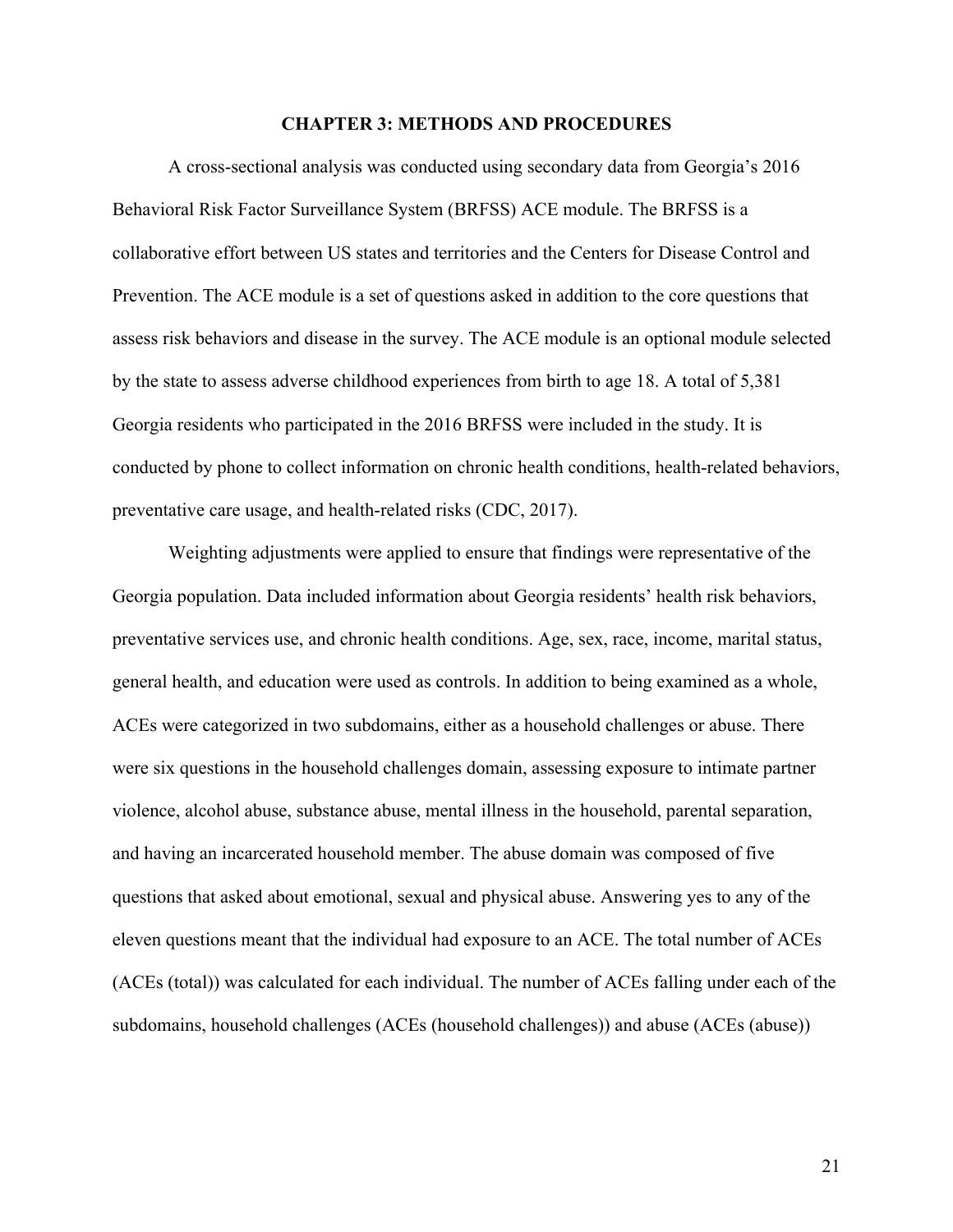were also calculated. Each of these were then analyzed to assess their relationship to chronic disease outcomes.

#### **3.1 Measures**

#### **Exposure Measures**

The following questions were asked in the ACE module to assess exposure to household ACEs:

"Did you live with anyone who was depressed, mentally ill, or suicidal?"

"Did you live with anyone who was a problem drinker or alcoholic?"

"Did you live with anyone who used illegal street drugs or who abused prescription medications?"

" Did you live with anyone who served time or was sentenced to serve time in a prison, jail, or other correctional facility?"

"Were your parents separated or divorced?"

"How often did your parents or adults in your home ever slap, hit, kick, punch or beat each other up?" The responses were never, once, more than once, don't know/not sure, and refused.

"Before age 18, how often did a parent or adult in your home ever hit, beat, kick, or physically hurt you in any way? Do not include spanking. Would you say—" The responses were never, once, more than once, don't know/not sure, and refused.

For all of the above, a positive response was counted an as "exposure."

To assess for abuse (ACEs (abuse)), the following questions were asked:

"How often did a parent or adult in your home ever swear at you, insult you, or put you down?" The responses were never, once, more than once, don't know/not sure, and refused.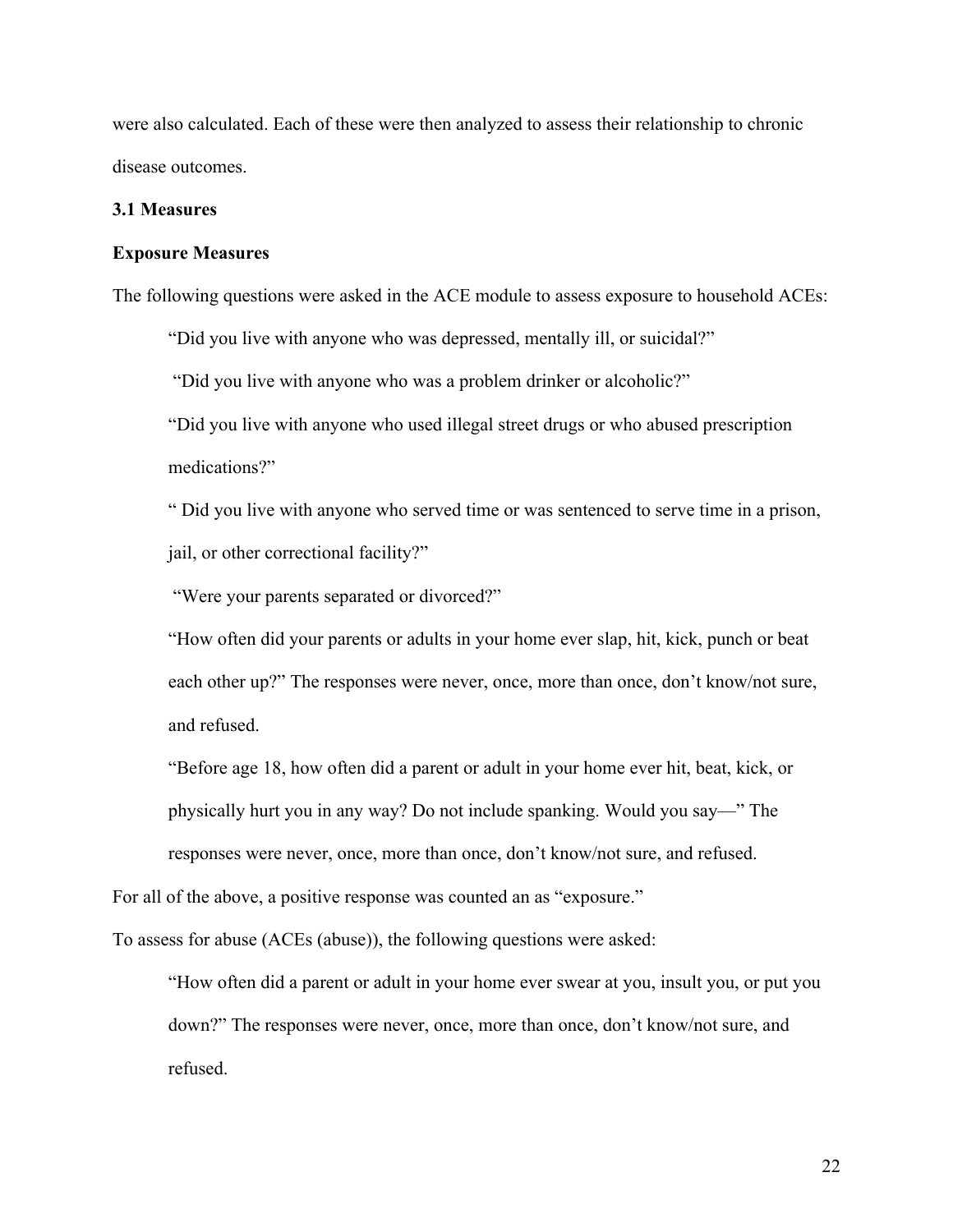"How often did anyone at least 5 years older than you or an adult, ever touch you sexually?" The responses were never, once, more than once, don't know/not sure, and refused.

"How often did anyone at least 5 years older than you or an adult, try to make you touch sexually?" The responses were never, once, more than once, don't know/not sure, and refused.

"How often did anyone at least 5 years older than you or an adult, force you to have sex?" The responses were never, once, more than once, don't know/not sure, and refused.

Similar to the household ACEs, any positive response was counted as an exposure.

If responses to questions were missing, the response was counted as missing.

# **Outcome Measures**

#### Asthma

Asthma outcomes were measured using the question "Have you ever been told you have asthma?" The responses were dichotomized into yes or no. All missing or I don't know responses were recorded as missing.

#### Depression

Depression outcomes were measured using the question "Have you ever been told you that you have a depressive disorder, including depression, major depression, dysthymia, or minor depression?" The responses were dichotomized into yes or no. All missing or I don't know responses were recorded as missing.

#### Heart Disease

Heart disease was measured using the two questions "Have you ever been told you had a heart attack, also called a myocardial infarction?" and "Have you ever been told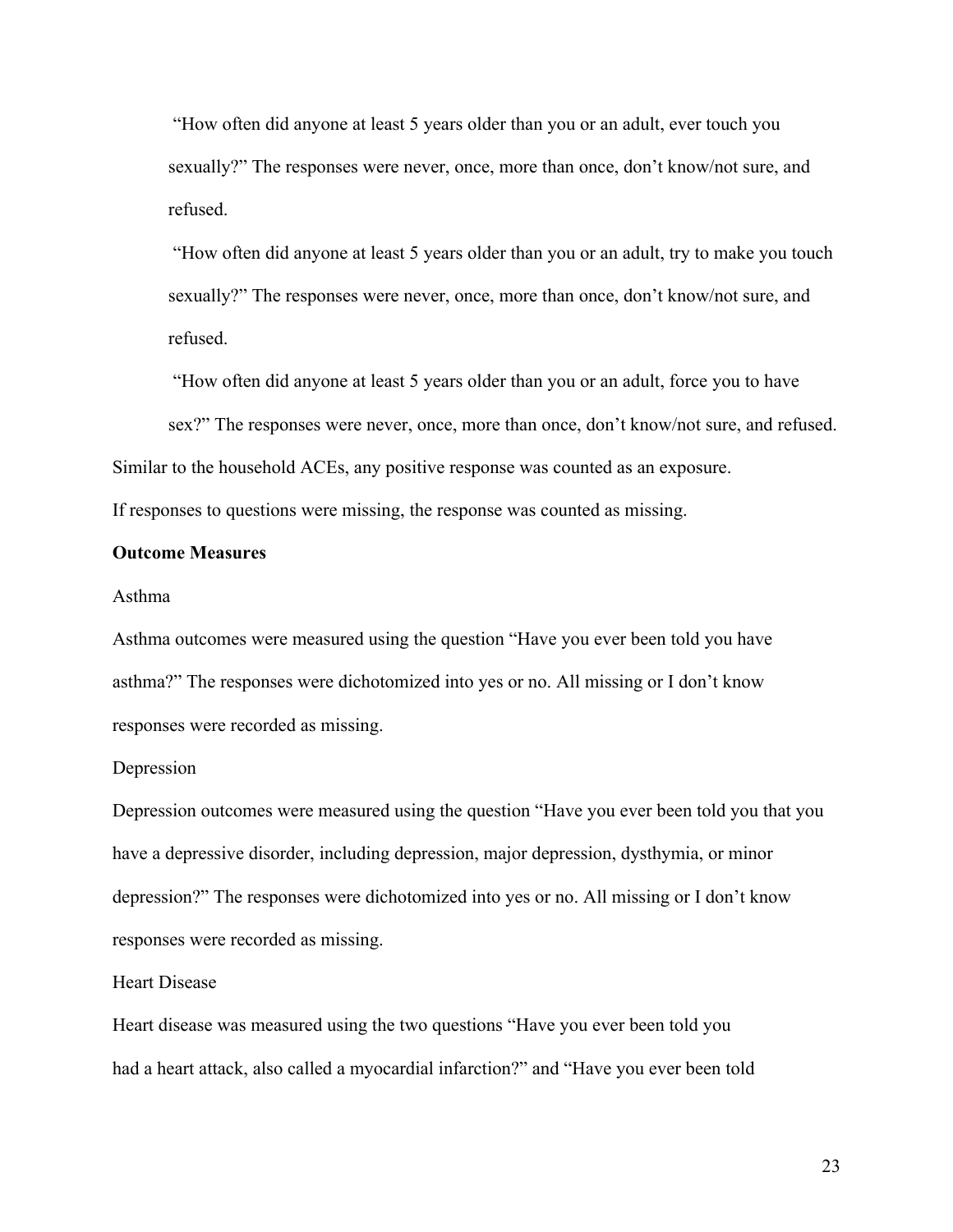you had angina or coronary heart disease?" A response of yes to either question was recorded as yes. All missing and I don't know responses were recorded as missing.

# **3.2 Statistical Analysis**

Logistic regression was used to measure independent associations between ACEs and the chronic disease outcomes using estimated prevalence odds ratios and 95% confidence intervals (CIs). The proportion of study participants who experienced ACEs was estimated using Wald chisquare tests. The ACE score was categorized as 0 or 1+ and was evaluated overall and by the subdomains, household challenges and abuse. In order to more accurately estimate the association between ACEs and the chronic disease outcomes, analysis was controlled for sociodemographic factors (age, sex, race, income, marital status, and education). The associations between the ACEs and chronic disease outcomes were assessed at an alpha of 0.5. A relationship that had a  $p$  – value of <0.05 was considered statistically significant. The odds ratios for each outcome were compared among ACEs (total). ACEs (abuse) and ACEs (household challenges).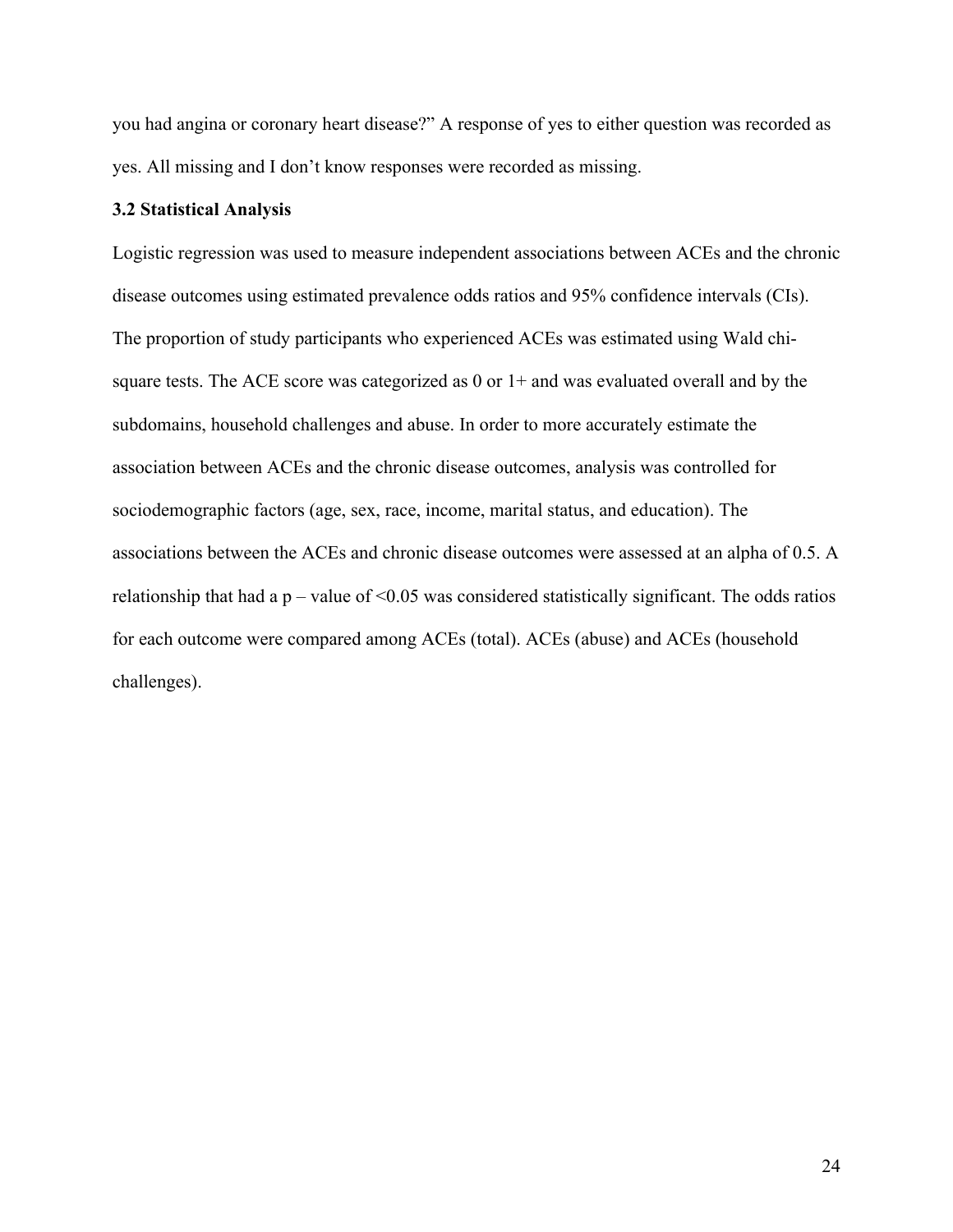# **CHAPTER 4: RESULTS**

#### **4.1 Participant Characteristics**

60.5% of the individuals reported ACEs (total) exposure. The sample demographic data and frequency of ACE exposures are shown in Table 1. The study population included 51.9% females and  $48.1\%$  males. The  $35 - 54$  age group made up the largest proportion of participants (35.3%). Those 18 – 34 year, 55 – 64, and 65 and older, made up 31.1%, 17.7%, and 16.0% of the sample, respectively. Individuals with some college education made up 30.0% of the sample. High school graduates made up 29.0% of the sample. College graduates made up 25.6% of the sample. 15.4% of individuals completed less than high school. The majority of the sample (56.3%) was composed of non-Hispanic white individuals. Non-Hispanic Blacks composed 29.7% of the sample. Hispanic participants made you 8.3% of the sample. 5.7% of the sample was composed of other/multi-race non-Hispanic individuals. The income for 43.0% of the sample was less than \$35,000 annually. Individuals with an income of \$75,000 or more made up 30.1% of the sample. Those who made between \$50,000 - \$75,000 composed 13.8% of the sample. The smallest income group represented were those who made between \$35,000 - \$50,000 (13.1%). 49.5% of the individuals were married. Those who were divorced, widowed, separated, and never married represented 46.6% of the sample. Individuals who were in a relationship but not married made up 3.9% of the sample. When ACE exposure was broken down into subdomains, a majority of respondents reported household challenges (52.7%) and over a third (36.9%) reported abuse.

# **4.2 ACEs (total) and Chronic Disease Outcomes**

While the likelihood of having asthma in individuals who reported exposure to ACEs (total) was significantly higher than those without exposure prior to controlling for demographic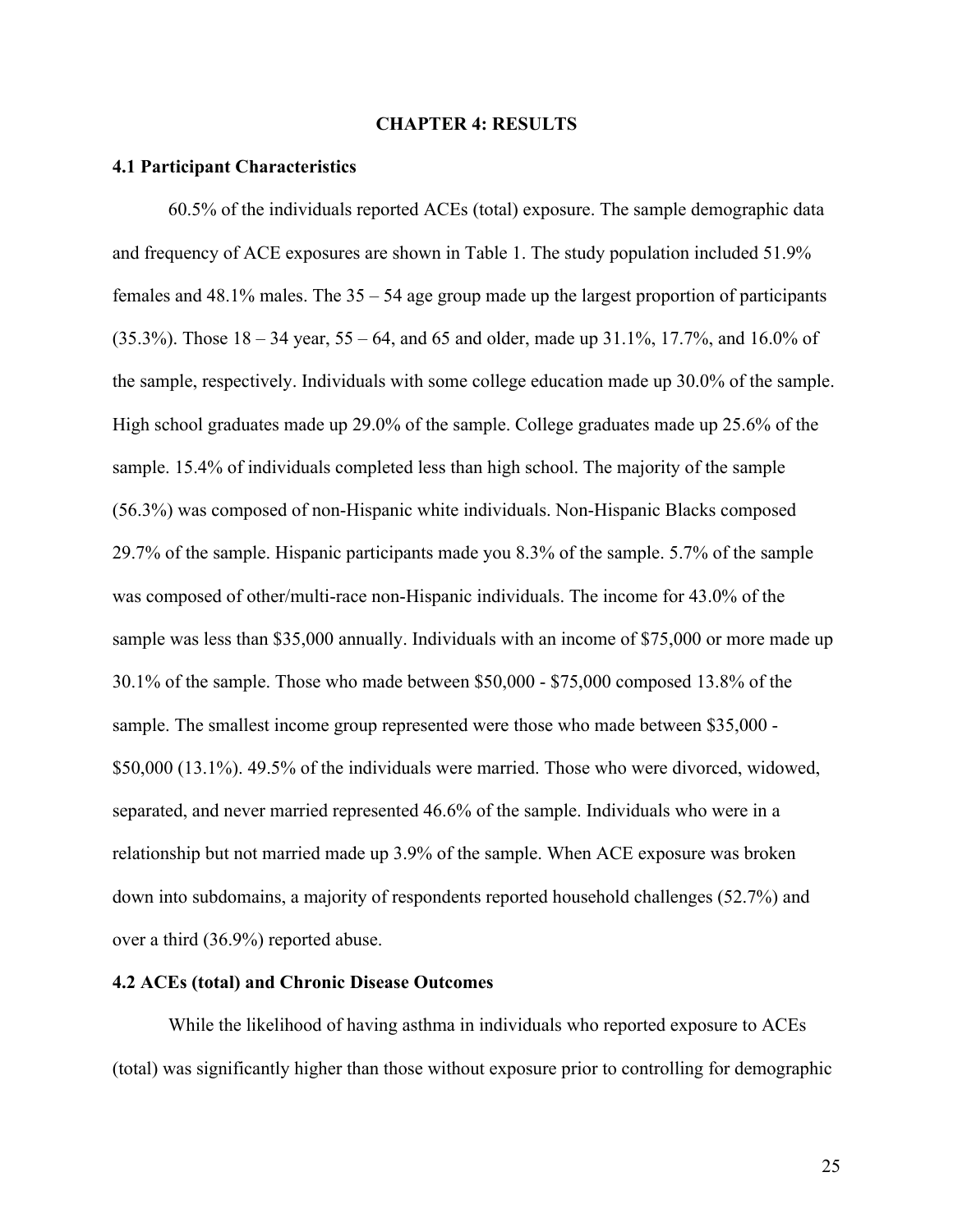factors, after adjusting for demographic factors the association was no longer significant. In contrast, the association between depression and ACEs (total) remained significant. After adjusting for demographic factors, a person exposed to at least one ACE (total) was 2.3 times more likely to develop depression than someone with no exposure. The relationship between ACEs (total) and heart disease was not significant.

# **4.3 Household Challenges and Outcomes**

Similar to the analysis for total ACEs, the likelihood of asthma in individuals who reported exposure to household challenges (ACEs (household challenges) was not significant after adjusting for demographic factors. After adjusting for demographic factors, however, individuals exposed to household challenges were 2.2 times more likely to report depression than those who were not exposed (p-value  $\leq 0.001$ ). The relationship between household challenges and heart disease did not have a significant association.

# **4.4 Abuse and Outcomes**

The relationship between abuse (ACEs(abuse) and asthma was also not significant after adjusting for demographic factors. A significant association (p-value <0.05) was observed for the relationship between depression and abuse. After adjusting, exposed individuals were 2.5 times more likely to report depression than those who were not exposed. The relationship between abuse and heart disease was not significant.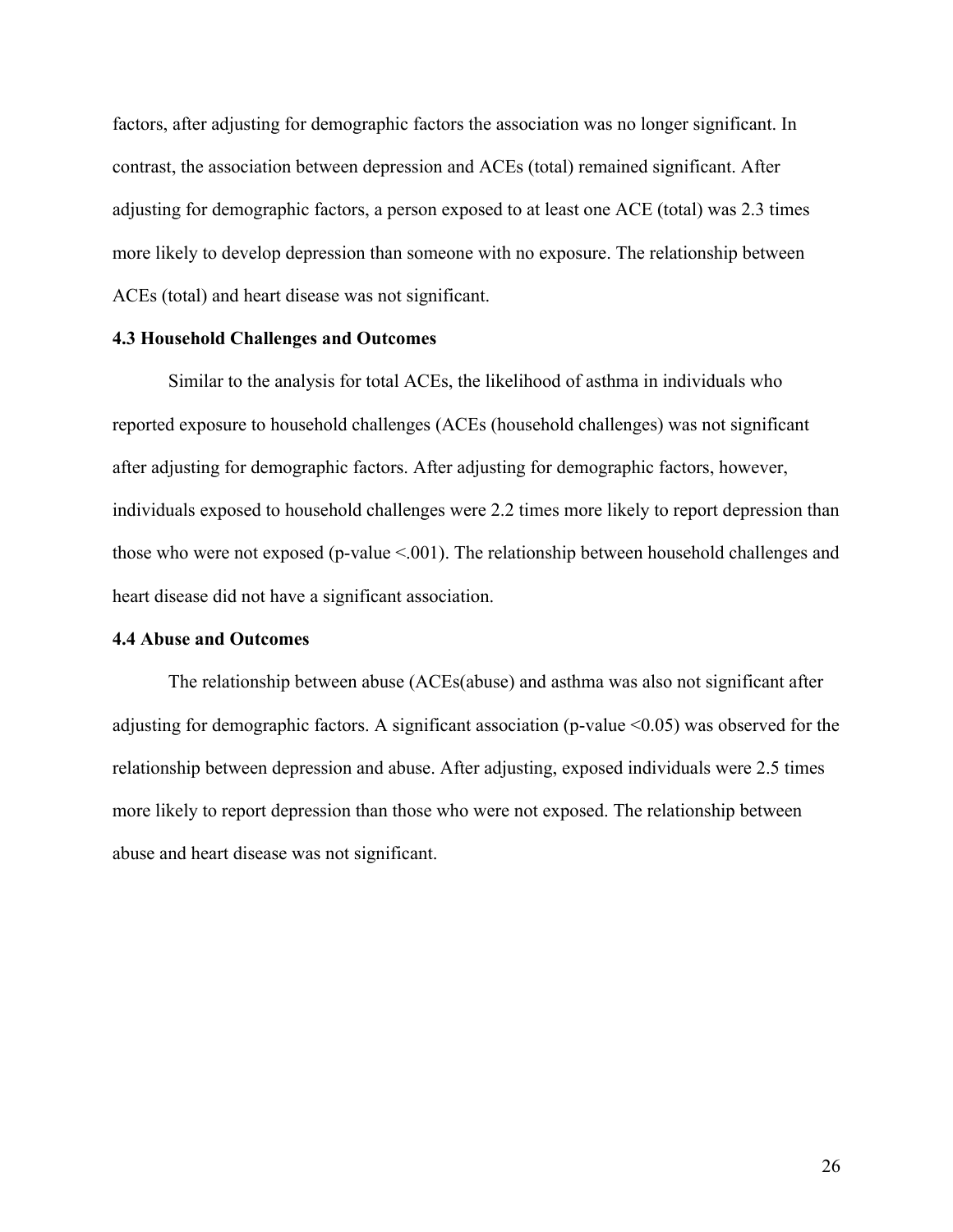#### **CHAPTER 5: DISCUSSION**

The results support the relationship between ACEs and chronic disease outcomes, but indicate that there is variation by disease. This analysis did not support the previous published literature about the association between exposure to ACEs and heart disease or asthma. While unadjusted analysis supported a relationship between exposure to ACEs and asthma, after adjusting for demographic characteristics the associations were no longer significant.

The analysis supported a significant relationship between exposure to ACEs and depression. This included analysis looking at total ACEs (total) as well as the specific ACEs due to household challenges and abuse. Across all categories, exposure was associated with more than twice the likelihood of reporting depression.

While not supporting the research hypothesis that all three studied chronic diseases would show significant associations with ACEs, this study does support the second research hypothesis, showing a strong association between total ACEs and both categories of ACEs and depression.

While more people reported household challenges than abuse, the outcomes were more strongly related to abuse. A significantly stronger positive association was observed for depression and exposure to abuse. This difference could be related to the fact that abuse occurs directly to an individual. As stated earlier by Ege et al. (2015), the strength of the association is greatly impacted by the type of abuse to which an individual was exposed. The impact of household challenges could be less severe because the person is less directly affected. It is also possible that perception plays a role in the how the household environment is processed and whether or not it is internalized. There is also the possibility that conditions leading to household challenges ACE may be normalized. If something is perceived as normal, it may not trigger as strong of a stress response. A stressful experience cannot be assumed by uniform reference,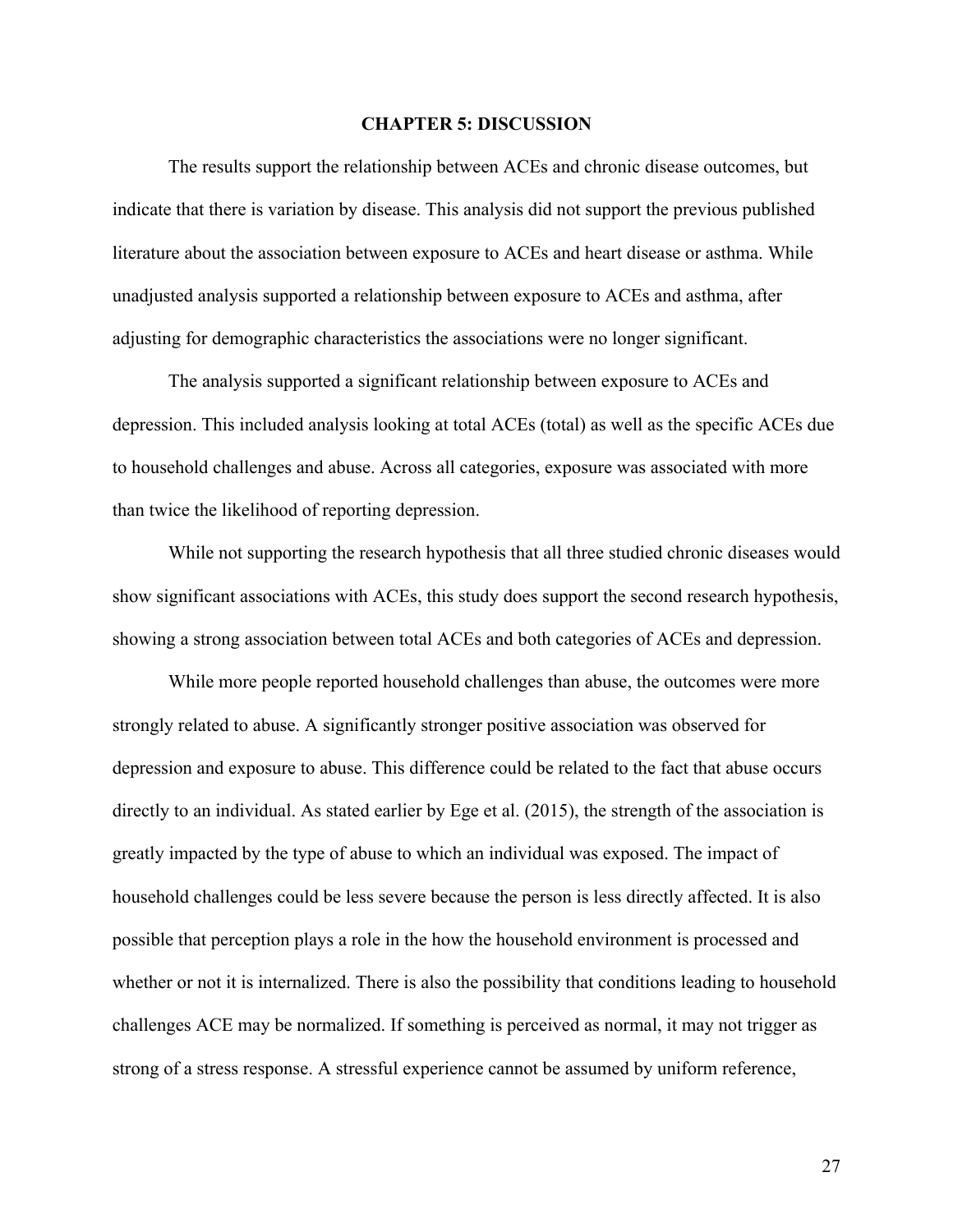because an event may be stressful for some individuals but not others and such psychological reactions may prove maladaptive and relate to risk for disease (Cohen, Gianaros, & Manuck, 2016). Future studies would have to be conducted to examine this possibility further, as well as other factors leading to the differential impact of different categories of ACEs and their differential impacts on different chronic diseases.

# **5.1 Study Strengths and Limitations**

A major strength of this study is that it can be generalized to residents of Georgia because it was analyzed with weighted data. The additional breakdown into subdomains allowed for a further level analysis because of the categorizing of ACE exposure and its effects. As with all studies, there are limitations. Recall bias is a strong limitation because participants were reporting on their experiences from childhood. Another limitation is that the study used cross-sectional data. Though the associations are significant, they do not imply a causal relationship between experiencing ACEs and depression because other factors that were not measured in this study may play a role. The role of stress and inflammation on disease outcome could not be adequately assessed with the current data, and therefore, it limited the ability to explore the relationship further.

# **5.2 Conclusions**

The results of this study add to the current literature about the relationships between exposure to ACEs and asthma, heart disease, and depression. As demonstrated in this study, a single exposure to ACEs can have negative implications for health outcomes, and different categories of ACEs can have variable impacts on chronic diseases, especially depression. Much of the existing literature focuses on a dose-response relationship that marks the threshold in which exposure becomes significant. This study revealed that a single exposure to ACEs was not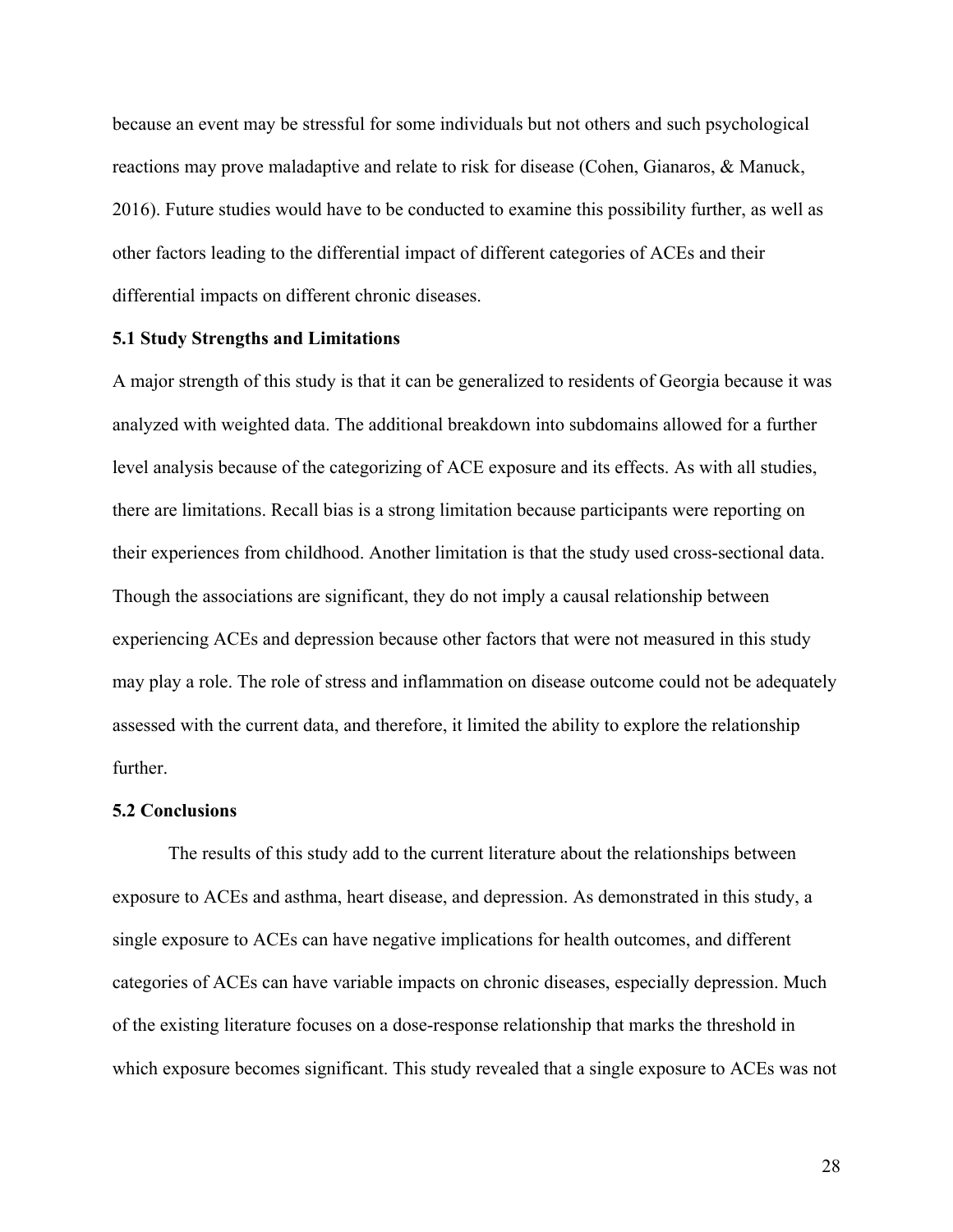significantly associated with asthma or heart disease, but did show a significant association with depression. This was true not only for ACEs (total), but also a single exposure to ACEs (household challenges) or ACEs (abuse). This would suggest that intervention efforts focused on preventing and mitigating the impact of ACEs are likely to help reduce the impact of depression later in life. This is especially important for public health, given that depression is the leading cause of disability globally. Based on the results of this study, a single exposure to an ACE is associated with more than twice the likelihood of a person reporting depression.

Interventions and policies aimed at preventing ACEs and mitigating their impact are important for supporting healthier communities and individuals. Successful prevention of ACE exposure has the potential to reduce the likelihood of reported depression in future generations. Reducing the prevalence of depression reduces the burden of the disease and its many manifestations, including suicide and disability. The physiological pathways connecting ACEs, stress, and inflammation also need further research and attention.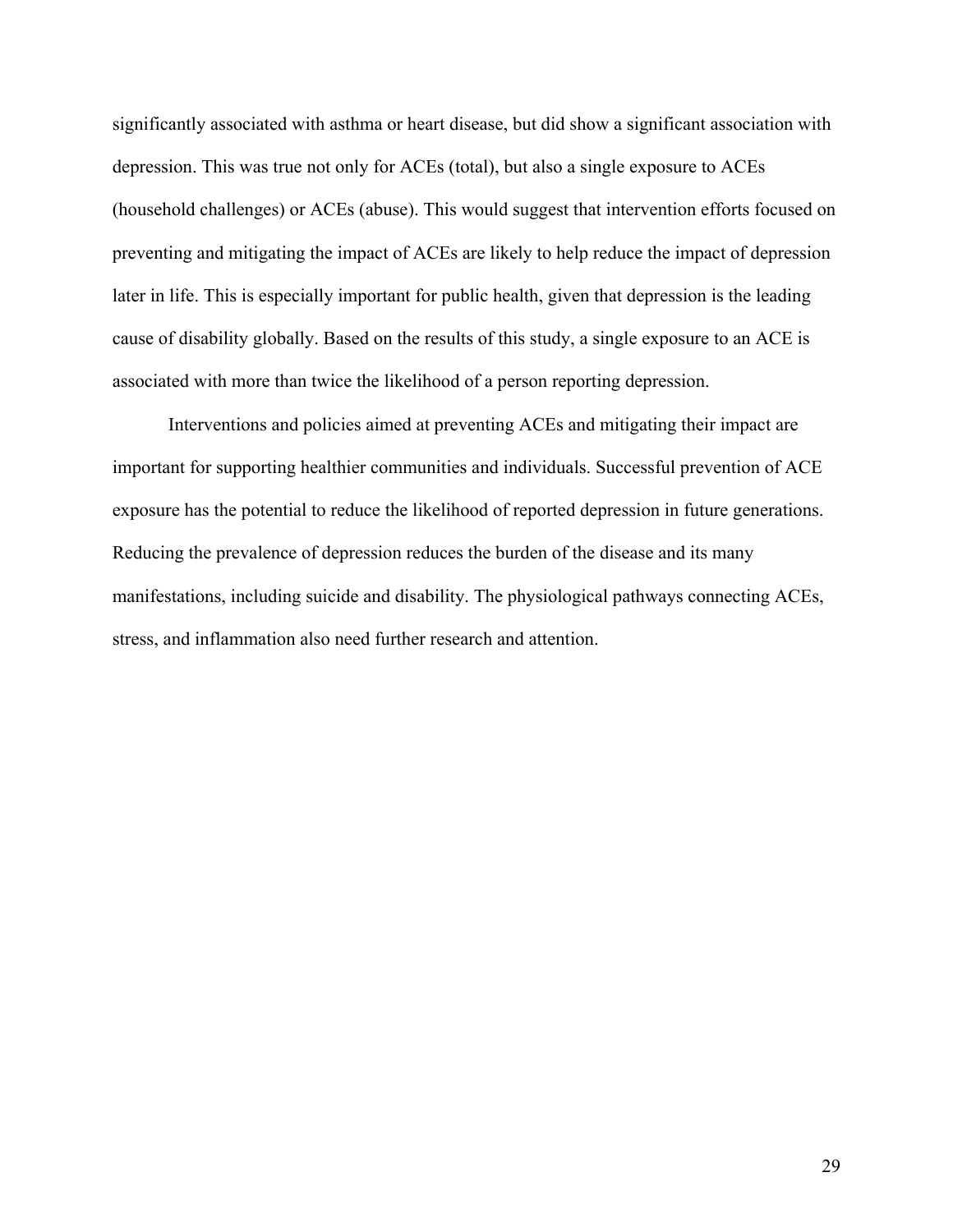# **5.3 Tables**

# **Table 1. Demographic Characteristics and ACEs Exposure Status of Respondents, 2016 Georgia BRFSS (N=5381)**

| PARTICIPANT CHARACTERISTICS         | $N(\%)$      |
|-------------------------------------|--------------|
| <b>AGE (Years)</b>                  |              |
| 18-34                               | 859 (31.08)  |
| 35-54                               | 1451 (35.30) |
| 55-64                               | 1080 (15.97) |
| $65+$                               | 1991 (17.65) |
| <b>SEX</b>                          |              |
| Male                                | 2200 (48.12) |
| Female                              | 3180 (51.88) |
| <b>EDUCATION</b>                    |              |
| Less than high school               | 620 (15.44)  |
| High school graduate                | 1476 (28.98) |
| Some college                        | 1383 (29.97) |
| College graduate                    | 1882 (25.61) |
| <b>RACE</b>                         |              |
| Non - Hispanic White                | 3312 (56.26) |
| Non - Hispanic Black                | 1392 (29.73) |
| Hispanic                            | 293 (8.28)   |
| Other/Multi-race Non - Hispanic     | 273 (5.74)   |
| <b>INCOME</b>                       |              |
| Less than \$35,000                  | 1899 (43.02) |
| \$35,000 - \$49,000                 | 611 (13.08)  |
| $$50,000 - $74,000$                 | 610 (13.83)  |
| \$75,000                            | 1232 (30.07) |
| <b>MARITAL STATUS</b>               |              |
| Married                             | 2628 (49.53) |
| Div/Wid/Sep/Never Married           | 2593 (46.59) |
| <b>Unmarried Couple</b>             | 122 (3.89)   |
| <b>ACE (TOTAL)</b>                  |              |
| 1 or More                           | 2304 (60.54) |
| 0                                   | 1815 (39.46) |
| ABUSE (EMOTIONAL, PHYSICAL, SEXUAL) |              |
| Yes                                 | 1388 (36.89) |
| No                                  | 2699 (63.11) |
| <b>HOUSEHOLD CHALLENGES</b>         |              |
| Yes                                 | 1918 (52.72) |
| No                                  | 2200 (47.28) |
| <b>ASTHMA</b>                       |              |
| Yes                                 | 525 (13.50)  |
| No                                  | 3582 (86.50) |
| <b>DEPRESSION</b>                   |              |
| Yes                                 | 715 (17.05)  |
| No                                  | 3389 (82.95) |
| <b>HEART DISEASE</b>                |              |
| Yes                                 | 418 (7.42)   |
| No                                  | 3697 (92.58) |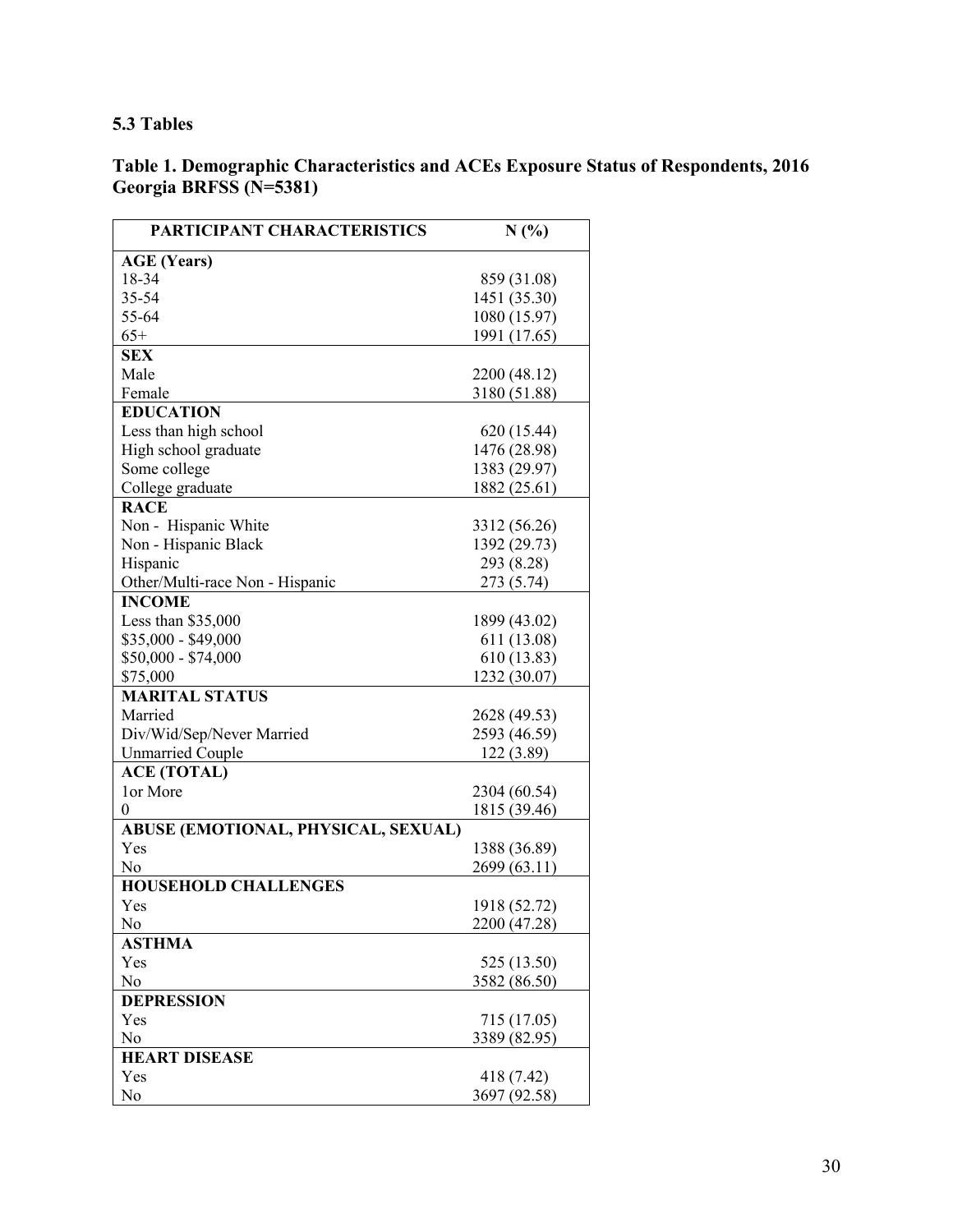| <b>ACE Exposure</b> |            | p-value |                | p-value |                   | p-value  |
|---------------------|------------|---------|----------------|---------|-------------------|----------|
| Category            | Asthma     |         | <b>Heart</b>   |         | <b>Depression</b> |          |
|                     |            |         | <b>Disease</b> |         |                   |          |
| <b>ACE</b> (Total)  |            |         |                |         |                   |          |
| 1 or more           | 338 (9.20) | 0.005   | 241 (4.59)     | 0.647   | 520 (13.44)       | 0.0001   |
| $\theta$            | 187(4.30)  |         | 177(2.82)      |         | 195(3.61)         |          |
| Household           |            |         |                |         |                   |          |
| <b>Challenges</b>   |            |         |                |         |                   |          |
| Yes                 | 288 (8.20) | 0.0039  | 200(3.81)      | 0.7224  | 450 (12.05)       | < 0.0001 |
| N <sub>o</sub>      | 237(5.31)  |         | 217(3.58)      |         | 265(5.01)         |          |
| Abuse               |            |         |                |         |                   |          |
| Yes                 | 230(6.32)  | 0.0004  | 141 (2.88)     | 0.5262  | 375 (10.07)       | < 0.0001 |
| N <sub>o</sub>      | 292 (7.23) |         | 274 (4.54)     |         | 333 (6.94)        |          |

**Table 2. Prevalence of Asthma, Depression, and Heart disease by ACEs Exposure Status, 2016 Georgia BRFSS**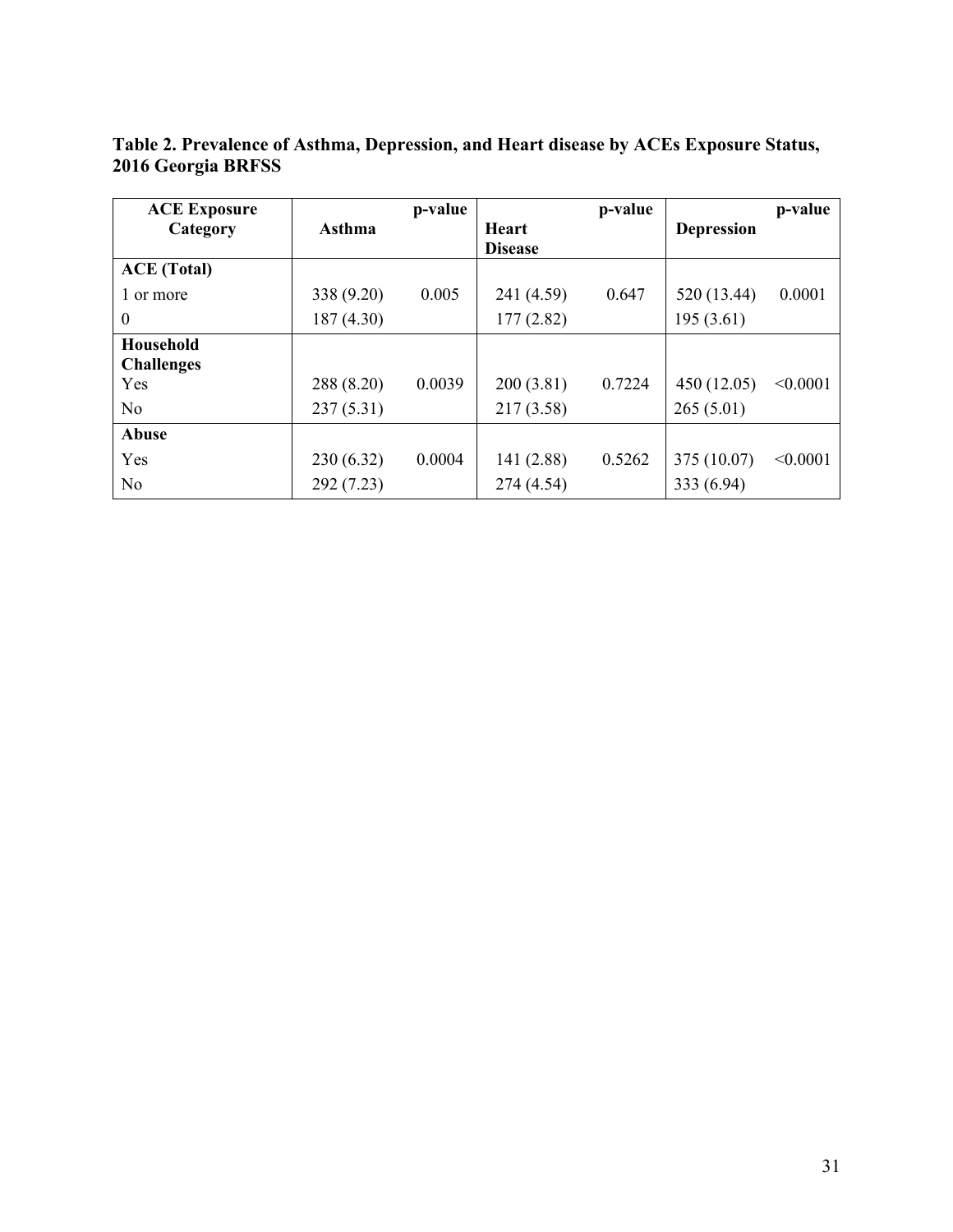|                                         | OR <sup>1</sup> [95% CI] | OR <sup>2</sup> [95% CI] |
|-----------------------------------------|--------------------------|--------------------------|
| <b>ASTHMA</b>                           |                          |                          |
| ACE (total) <sup>3</sup>                | $1.47$ [1.12, 1.91]      | $1.20$ [0.89, 1.61]      |
| <b>Household Challenges<sup>4</sup></b> | 1.46 [1.13, 1.89]        | 1.13 [0.84, 1.52]        |
| Abuse <sup>4</sup>                      | 1.60 [1.23, 2.09]        | 1.31 [0.97, 1.77]        |
| <b>HEART DISEASE</b>                    |                          |                          |
| ACE (total) <sup>3</sup>                | 1.07 [0.81, 1.39]        | $1.27$ [0.93, 1.74]      |
| <b>Household Challenges<sup>4</sup></b> | $0.95$ [0.73, 1.25]      | $1.19$ [0.87, 1.63]      |
| Abuse <sup>4</sup>                      | $1.10$ [0.83, 1.45]      | 1.38 [0.98, 1.94]        |
| <b>DEPRESSION</b>                       |                          |                          |
| ACE (total) <sup>3</sup>                | 2.82 [2.21, 3.60]        | 2.33 [1.76, 3.08]        |
| <b>Household Challenges<sup>4</sup></b> | 2.49 [1.98, 3.13]        | 2.22 [1.71, 2.88]        |
| Abuse <sup>4</sup>                      | 3.03 [2.41, 3.81]        | 2.50 [1.91, 3.27]        |

**Table 3. Crude and Adjusted Odds for Asthma, Depression, and Heart disease by ACE Exposure Status**

<sup>1</sup> Crude model

 $2$  Model adjusted for age, sex, race, income, marital status, and education

 $3$  The reference category is '0'

<sup>4</sup> The reference category is 'No'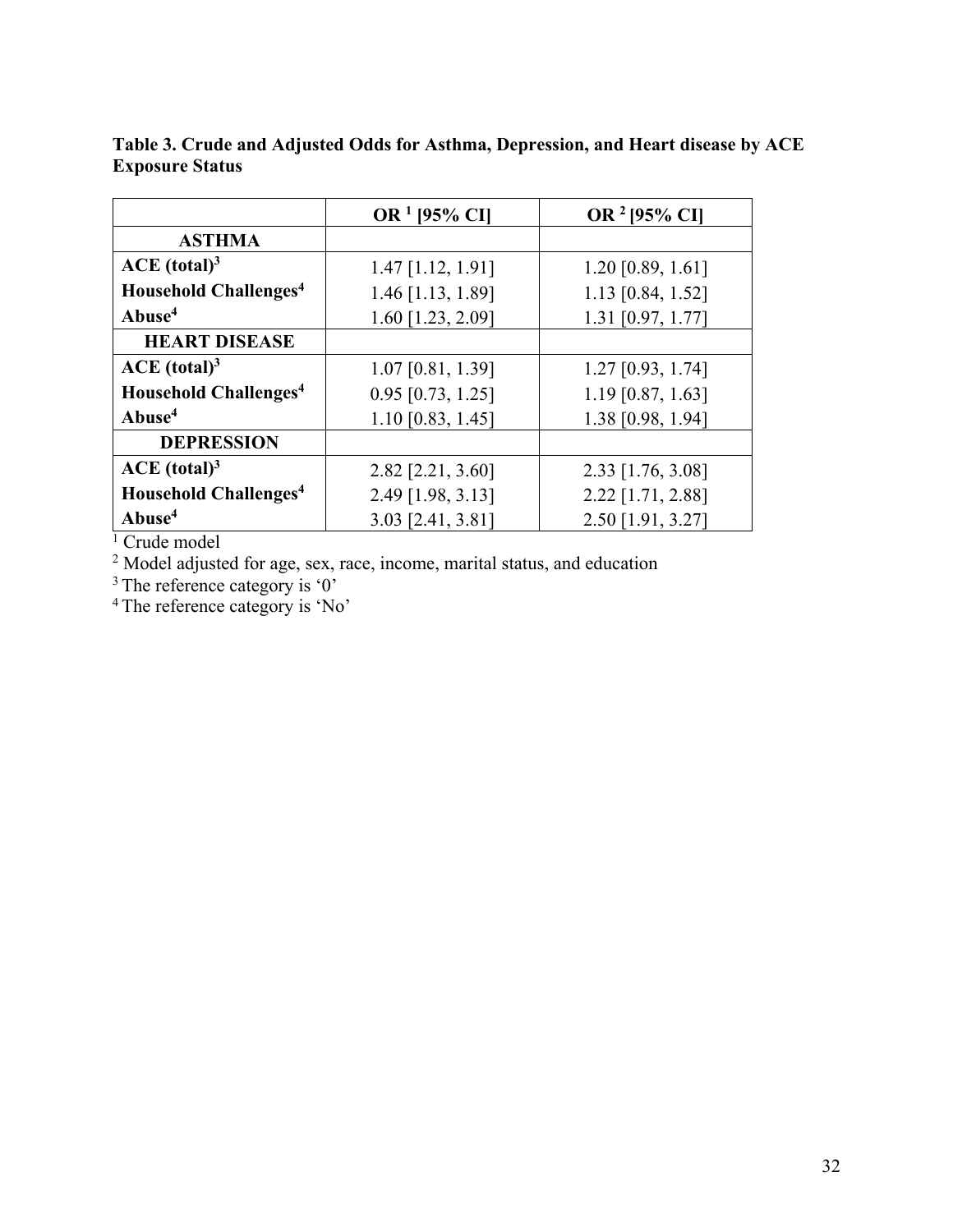# **CHAPTER 6: REFERENCES**

# **References**

- American Psychological Association. (2019). *Beck Depression Inventory* . Retrieved from American Psychological Association: https://www.apa.org/pi/about/publications/caregivers/practicesettings/assessment/tools/beck-depression
- Baumeister, D., Akhtar, R., Ciufolini, S., Pariante, C. M., & Mondelli, V. (2015). Childhood trauma and adulthood inflammation: a meta-analysis of peripheral C-reactive protein, interleukin-6 and tumour necrosis factor-α . *Molecular Psychiatry*, 642-649.
- Brockie, T. N., Dana-Sacco, G., Wallen, G. R., Wilcox, H. C., & Campbell, J. C. (2015). The Relationship of Adverse Childhood Experiences to PTSD, Depression, Poly-Drug Use and Suicide Attempt in Reservation- Based Native American Adolescents and Young Adults. *American Journal of Community Psychology*, 411-421.
- Brown, D. W., Anda, R. F., Tiemeier, H., Felitti, V. J., Edwards, V. J., Croft, J. B., & Giles, W. H. (2009). Adverse Childhood Experiences and the Risk of Premature Mortality. *American Journal of Prventative Medicine*, 389-396.
- Campbell, J. A., Walker, R. J., & Egede, L. E. (2016). Associations Between Adverse Childhood Experiences, High-Risk Behaviors, and Morbidity in Adulthood. *American Journal of Preventative Medicine*, 344-352.
- Centers for Disease Control and Prevention. (2017). *Behavioral Risk Factor Surveillance System*. Retrieved from Centers for Disease Control and Prevention : https://www.cdc.gov/brfss/index.html
- Clemens, V., Berthold, O., Witt, A., Sachcer, C., Brahler, E., Plener, P. L., . . . Fegert, J. M. (2019). Child maltreatment is mediating long-term consequences of household dysfunction in a population representative sample. *European Psychiatry*, 10-18.
- Cohen, S., Gianaros, P. J., & Manuck, S. B. (2016). A Stage Model of Stress and Disease. *Perspect Psychol Sci.*, 456-463.
- Dong, M., Giles, W. H., Felitti, V. J., Dube, S. R., Williams, J. E., Chapman, D. P., & Anda, R. F. (2004). Insights Into Causal Pathways for Ischemic Heart Disease Adverse Childhood Experiences Study. *Circulation*, 1761-1766.
- Ege, M. A., Messias, E., Thapa, P., & Krain, L. P. (2015). Adverse Childhood Experiences and Geriatric Depression: Results from the 2010 BRFSS. *American Journal of Geriatric Psychiatry*, 110-114.
- Exley, D., Norman, A., & Hyland, M. (2015). Adverse childhood experience and asthma onset: a systematic review. *European Respiratory Review*, 299-305.
- Felitti, Anda, R. F., Nordenberg, D., Williamson, D., Williamson, D. F., Spitz, A. M., . . . Marks, J. S. (2019). Relationship of Childhood Abuse and Household Dysfunction to Many of the Leading Causes of Death in Adults: The Adverse Childhood Experiences (ACE) Study. *American Journal of Preventative Medicine*, 774-786.
- Felitti, V. J., Anda, R. F., Nordenberg, D., Williamson, D. F., Spitz, A. M., Edwards, V., . . . Marks, J. S. (1998). Relationship of Childhood Abuse and Household Dysfunction to Many of the Leading Causes of Death in Adults: The Adverse Childhood Experiences (ACE) Study. *American Journal of Preventive Medicine*, 245-258.